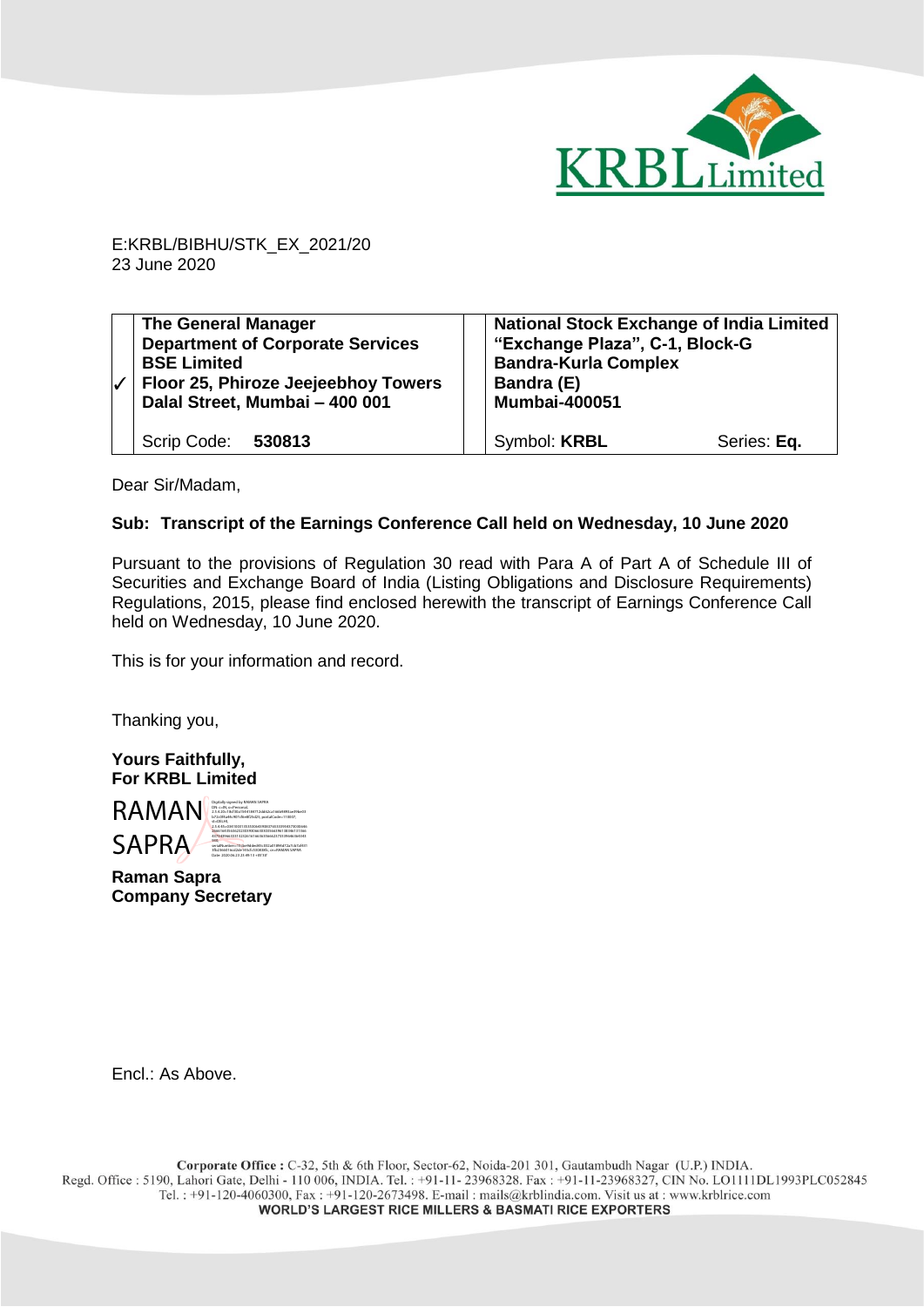

E:KRBL/BIBHU/STK\_EX\_2021/20 23 June 2020

| <b>The General Manager</b><br><b>Department of Corporate Services</b><br><b>BSE Limited</b><br>Floor 25, Phiroze Jeejeebhoy Towers<br>Dalal Street, Mumbai - 400 001 | <b>National Stock Exchange of India Limited</b><br>"Exchange Plaza", C-1, Block-G<br><b>Bandra-Kurla Complex</b><br>Bandra (E)<br><b>Mumbai-400051</b> |             |
|----------------------------------------------------------------------------------------------------------------------------------------------------------------------|--------------------------------------------------------------------------------------------------------------------------------------------------------|-------------|
| Scrip Code: 530813                                                                                                                                                   | Symbol: <b>KRBL</b>                                                                                                                                    | Series: Eq. |

Dear Sir/Madam,

## **Sub: Transcript of the Earnings Conference Call held on Wednesday, 10 June 2020**

Pursuant to the provisions of Regulation 30 read with Para A of Part A of Schedule III of Securities and Exchange Board of India (Listing Obligations and Disclosure Requirements) Regulations, 2015, please find enclosed herewith the transcript of Earnings Conference Call held on Wednesday, 10 June 2020.

This is for your information and record.

Thanking you,

**Yours Faithfully, For KRBL Limited**

RAMAN **SAPRA** Digitally signed by RAMAN SAPRA DN: c=IN, o=Personal, 2.5.4.20=18cf30a1544184712dd62ca166b9893ae39be03b72c 0f4a44c907cf6e8f25d25, postalCode=110007, st=DELHI, 2.5.4.45=0341003135353064393837653339343730306462666 16435636232303930663030356639613834613136643734396 63331323261616636356662373339646364343930, serialNumber=15cbe9dded45c032a01894d72a7cb7af4313fb2 366016cd2de145cfc530838fc, cn=RAMAN SAPRA Date: 2020.06.23 23:52:57 +05'30'

**Raman Sapra Company Secretary**

Encl.: As Above.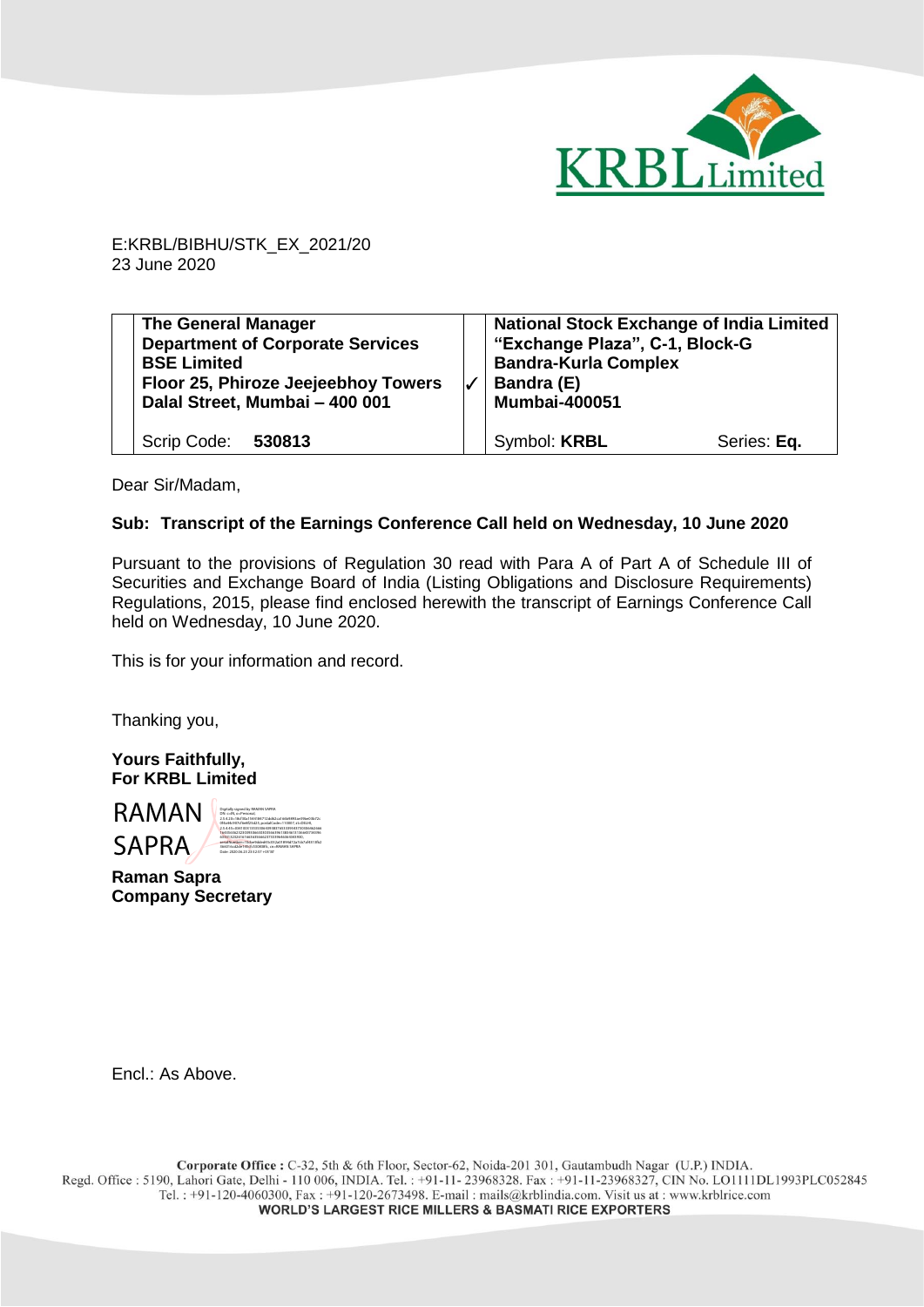

## **KRBL Limited**

Q4 & FY20 Earnings Conference Call Transcript June 10, 2020

**Moderator:** Ladies and gentlemen, good day and welcome to KRBL Limited's Q4 & FY20 Earnings Conference Call. As a reminder, all participant lines will be in the listenonly mode. And there will be an opportunity for you to ask questions after the presentation concludes. Should you need assistance during this conference call, please signal an operator by pressing '\*' then '0' on your touchtone phone. Please note that this conference is being recorded. I now hand the conference over to Mr. Nishid Solanki from CDR India. Thank you and over to you, sir.

**Nishid Solanki:** Thank you. Welcome to KRBL's Q4 & FY20 Earnings Conference Call for Analysts and Investors. Today, we are joined by senior members of the management team, including Mr. Anil Kumar Mittal – Chairman and Managing Director, Mr. Anoop Kumar Gupta – Joint Managing Director, and Mr. Rakesh Mehrotra – Chief Financial Officer.

> We propose to commence with an update on the financial performance by Mr. Rakesh Mehrotra; thereafter, we will have Mr. Anoop Kumar Gupta sharing his perspectives. After the opening remarks from the management, the forum will be open for an interactive question and answer session.

> A cautionary note, certain statements that may be made on today's call could be forward-looking in nature, and actual results could vary from these statements. A detailed statement in this regard is available in KRBL's Q4 & FY20 investor presentation, which has been shared with you earlier. I would now like to invite Mr. Rakesh Mehrotra. Thank you and over to you, sir.

**Rakesh Mehrotra:** Thank you. Good afternoon, everyone. And thank you all for taking out time to join us on our Q4 & FY20 earnings conference call. I hope you and your loved ones are safe during this trying period of COVID-19 pandemic. I will be covering quarterly business highlights and financial performance for the quarter and the year ended 31st March, 2020.

> We began the fourth quarter on an encouraging note, witnessing healthy demand and robust growth across domestic and international markets in continuance of a good momentum seen during the earlier quarters. In standalone terms, our revenue from operations in Q4 FY20 stood at Rs. 1,062 crore as compared to Rs. 1,196 crore in the same period last year. This followed the impact from the countrywide lockdown during the last 10 days of March in India, and similar restrictions in many of our international geographies, otherwise our performance would have stood even better year-on-year.

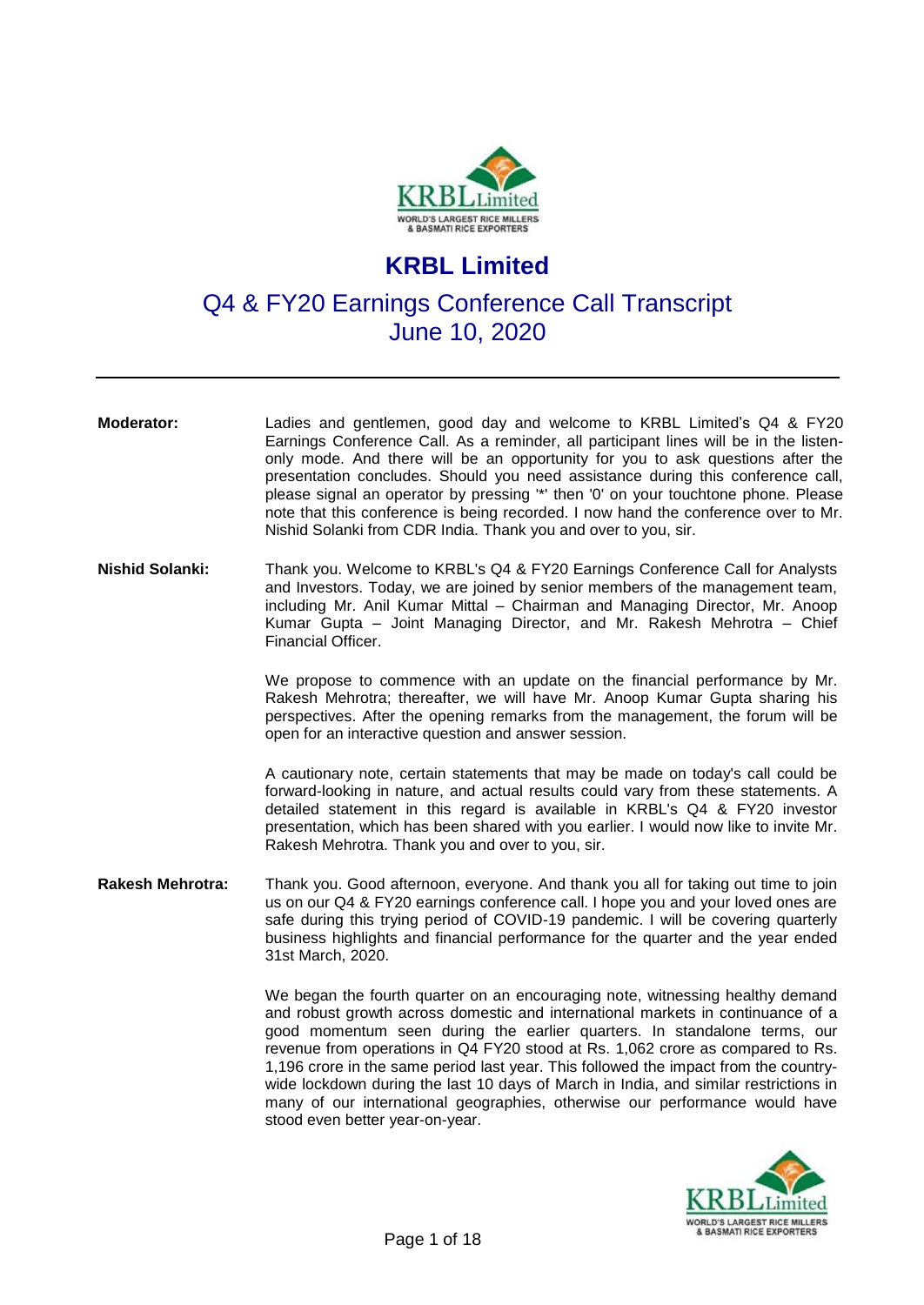Q4 FY20 EBITDA came in at Rs. 238 crore, higher by 3%, versus Rs. 232 crore in Q4 of the same period last year. PBT for Q4 FY20 increased by 3% to Rs. 201 crore, as compared to Rs. 196 crore in the same period last year. PAT stood at Rs. 150 crore in Q4 FY20, up by 10% as against Rs. 137 crore in Q4 FY19.

Moving to full year performance in standalone terms. We registered a top-line growth of 9% where revenue from operations stood at Rs. 4,499 crore as compared to same period last year at Rs. 4,120 crore. EBITDA during FY20 came in at Rs. 894 crore as compared to Rs. 865 crore in the same period last year. PBT for FY20 stood at Rs. 759 crore as against Rs. 733 crore in FY19. Our FY20 PAT was also at Rs. 559 crore, higher by 11% as compared to Rs. 503 crore.

The cash generated over the last 12 months has helped us significantly to reduce our borrowing requirement, which as of 31st March, 2020, stood at Rs. 496 crore, as compared to Rs. 1,428 crore as on 31st March, 2019. Our inventory levels stood at Rs. 2,852 crore, as in the recent procurement season we have been able to buy highest-ever paddy in quantity terms as the prices of the paddy were lower.

Our company has very little long-term loans. Most of our debt is in the form of working capital loans, which starts rising from with the commencement of procurement of paddy at the beginning of Q3 every year, and becomes insignificantly low by the end of Q2 in the next financial year. If you analyse our performance over the past couple of years, we have consistently improved our PBT year-on-year regardless of fluctuation in the cost of procurement of paddy.

The growth shown by the rice business year-on-year has consistently contributed to the enhancement in our return on capital employed, which as on 31st March, 2020, stood at 22.7% as compared to 19.3% last year. Similarly, our net worth increased by 15% to Rs. 3,118.57 crore as on 31st March, 2020, as compared to Rs. 2,717.45 crore as on 31st March, 2019. As the business grows, we will be able to further enhance these metrics.

I now hand over the call to our Joint Managing Director, Mr. Anoop Kumar Gupta for his perspective.

**Anoop Kumar Gupta:** Thank you, Mr. Mehrotra. A warm welcome to all of you once again and thank you for joining us on our call. Since we connected the last time, there have been some improvements from the ground operationally. I would just like to share some further update in terms of trends and outlook for the business, and our continuous response to the COVID-19 pandemic as a Company.

> During the first few days of the lockdown, we had to stop our milling plants just for three to four days. The same has resumed, since rice being an essential commodity, we got Government's permission to run the plants. The Government remains very supportive for the essential category, and especially for the food industry. And thus, situation has progressively improved.

> For us, the health, safety and well-being of customers and team members have always been of utmost importance. In addition to our existing hygiene and cleanliness standards, we have implemented further preventive measures based on guidelines from the Ministry of Health and Family Welfare. Our brands represent the best quality attributes that make us the preferred choice among customers. And with these additional measures, we will further reinforce on the safety, health and hygiene aspects.

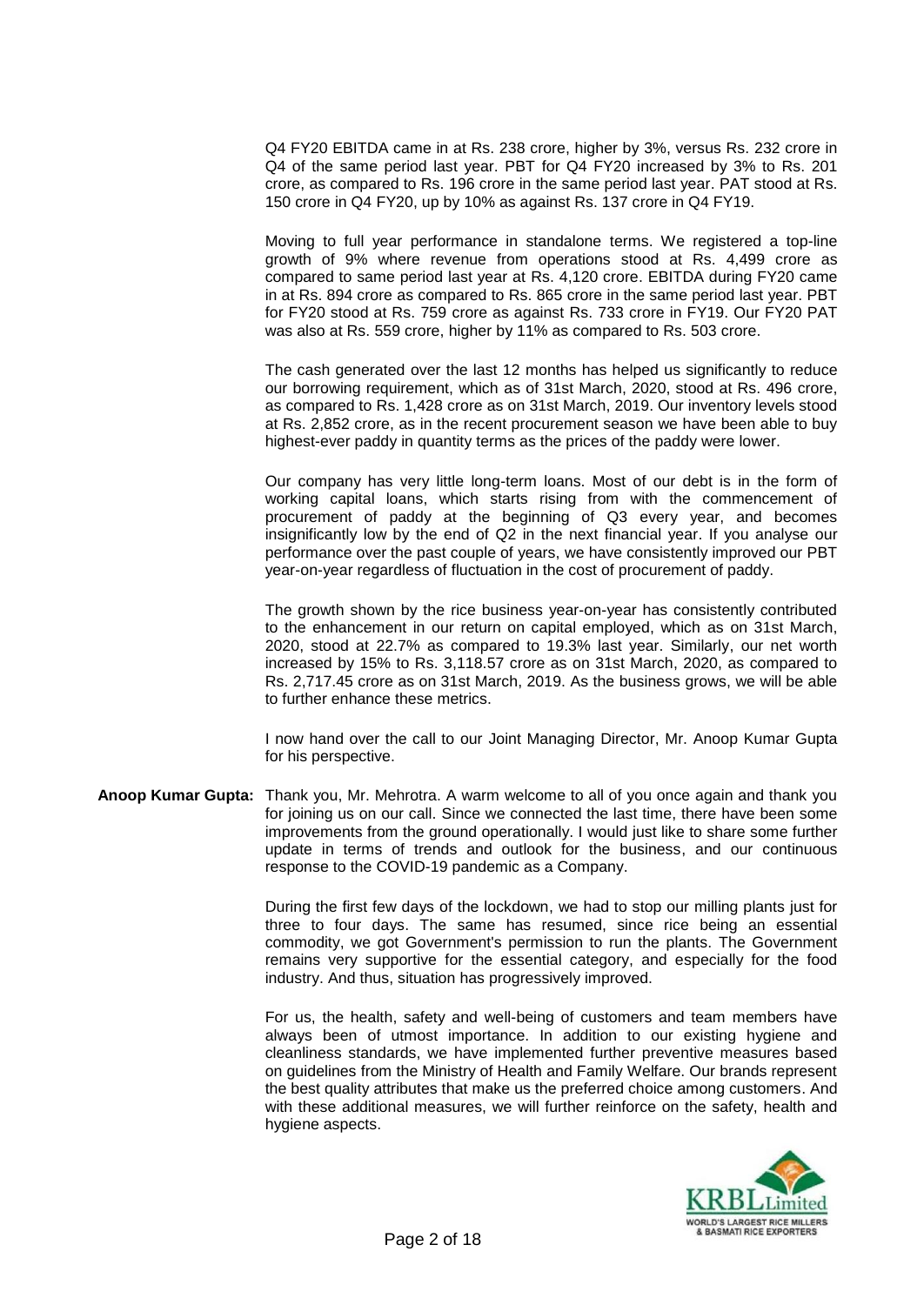Trend wise we have seen growth accelerating for our brands in the wake of good consumer demand for our trusted portfolio, even in the midst of the lockdown. Partially because of the initial wave of panic buying. Demand both in India and in our international geographies improved additionally, as there was a positive trend in consumption behavior where customers were broadly recognizing the benefits of branded products. Our strong presence in key export markets for Basmati was a big positive during this period.

On an annual basis, the company has received over 5% year-on-year volume growth for India, and around 14% in exports on the back of our strong focus on branding, customer engagement and wide distribution network. Our paddy procurement has been robust this season, and we are geared to scale our performance as per higher sales momentum.

Whereas, the business continues to grow, our key operating costs has stood steady in line with our prudent financial strategy, facilitating higher margin traction.

As the nation progresses toward lifting the lockdown restrictions, we are making our supplies optimally available through all channels, including modern trade and e-commerce, both of which have been crucial. Accordingly, our company has identified and nimbly associated with delivery patterns like Swiggy and Zomato to strengthen our outreach and give assurance to everyone who wants our brands to be delivered safely at their doorstep. As time progresses, we will see rebalancing of demand as consumer sentiments normalize. Although, some increase of permanent nature cannot be ruled out as customers switch from unbranded to branded category.

Over the last two months, economies worldwide and various industries across India have been facing an unprecedented situation due to COVID-19 pandemic. As a corporate, we have supported local communities around our operations, and the underprivileged class, both by way of donating rice and through financial support and we shall continue to do so. Our primary focus during this challenging period has been towards undertaking all necessary measures, driving branded business strongly and seamlessly, maintain a sound financial strategy and deliver best in class operations so that our performance momentum continues to enhance.

As you would be aware, we have set a benchmark of achieving Rs. 8,000 crore of top-line in next four, five years and I am glad to share that we are moving in the right direction, led by healthy demand in both domestic and international markets, as well as our unique positioning within that.

With that, I would request the moderator to open the floor for Q&A.

- **Moderator:** Sure. Thank you very much. Ladies and gentlemen, we will now begin the question and answer session. We take the first question from the line of Dhananjay Mishra from Credit Suisse. Please go ahead.
- **Dhananjay Mishra:** Congratulations for delivering a very decent operating performance. And also, thanks for making very elaborate and detailed presentation. My question is regarding, what is the outlook for this year? What is the progress on export front, because we have seen in Q4 there has been muted performance on export front, so what is the outlook for export market? And also, if you can give any update on the HoReCa segment

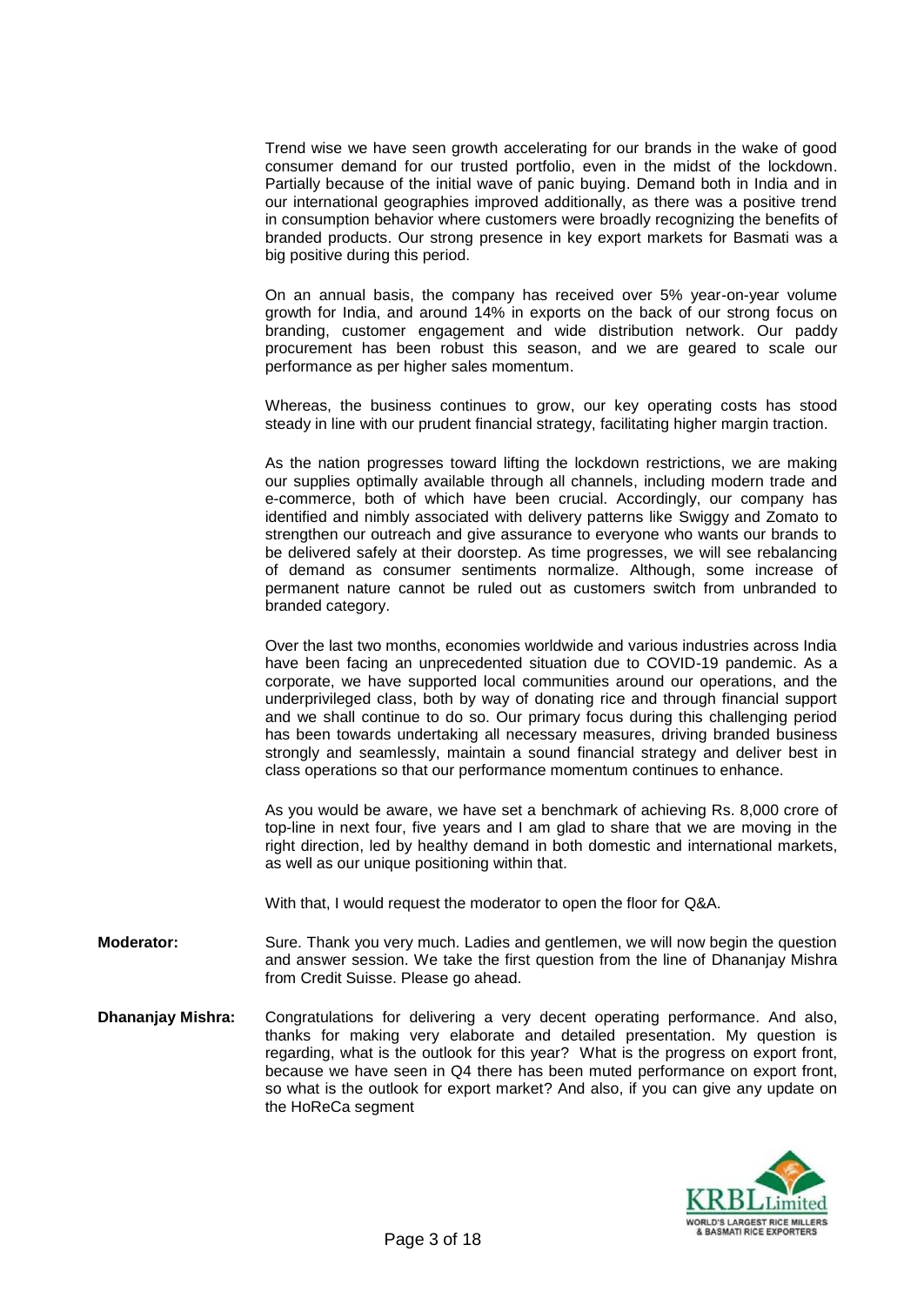**Anil Kumar Mittal:** Good Noon. As far as export is concerned, the demand is quite good. The current challenges in the export are the problems in shipment of break-bulk cargo. During the pre-Corona days, we could load up to 5,000 tonnes of break-bulk cargo per day, which has come down to just 800 to 900 metric tonnes per day. Therefore, for the loading of a 20,000 tonner vessel, it takes about 22 to 25 days, which used to be hardly four or five days earlier. There is also a long waiting period for berthing of vessels. Today, the waiting period for berthing the vessel is around 15 to 20 days. It takes more than a month to complete a vessel. The waiting period for berthing has affected the whole shipment schedules. As of now, there are about six vessels standing for sugar, and therefore the whole month will be consumed for loading of these six sugar vessels. So, there is hardly any time for loading any other cargo, including rice.

> As far as exports are concerned, our order book is full, and there is no problem in orders. During the beginning of the lock down which was announced on  $24<sup>th</sup>$  March, we used to face challenges in getting labour & the raw material for packing i.e. Jute. These issues have got resolved recently.

> I would like to share that our export orders are confirmed, and there are plenty of shipments which are still pending. Due to pandemic, they couldn't be shipped out. But now things are improving

> Since yesterday, the plant is running at full capacity. All packing labour has come back from their villages and Jute is also available for packing now. So, in next 2 - 3 months we have to ship quantities equal to five months. Things will improve to a great extent. Compared to last year the export orders are in good quantities.

- **Dhananjay Mishra:** Okay. And any demand outlook for this HoReCa segment.
- **Anoop Kumar Gupta:** Since last three months, we have seen no uptake in HoReCa segment. 30% of domestic sales is constituted of institutional and HoReCa, which have really beaten us. Since the Government has allowed restaurants and home delivery, certain movement has started coming and I feel within next 30 or 50 days, this segment will also start buying.
- **Dhananjay Mishra:** And, we have seen remarkable improvement in working capital. So, are we moving towards a debt free status by the end of this year?
- **Anoop Kumar Gupta:** I think by mid of August we should be zero debt.
- **Dhananjay Mishra:** And given all these challenges, what kind of volume growth we are seeing for this year on a full year basis?
- **Anoop Kumar Gupta:** Pre COVID-19 we were expecting an increase of 20% for full year but due to COVID-19 followed by lockdown of three months, we are expecting an increase of 5% to 10% overall for the year.
- **Moderator:** Thank you. The next question is from the line of Varun Goenka from Nippon Mutual Fund. Please go ahead.
- **Varun Goenka:** My compliments on a very comprehensive presentation and the way we have managed our balance sheet in this period is truly exceptional. I have been noticing the way KRBL has extended support to the society, and you mentioned some data

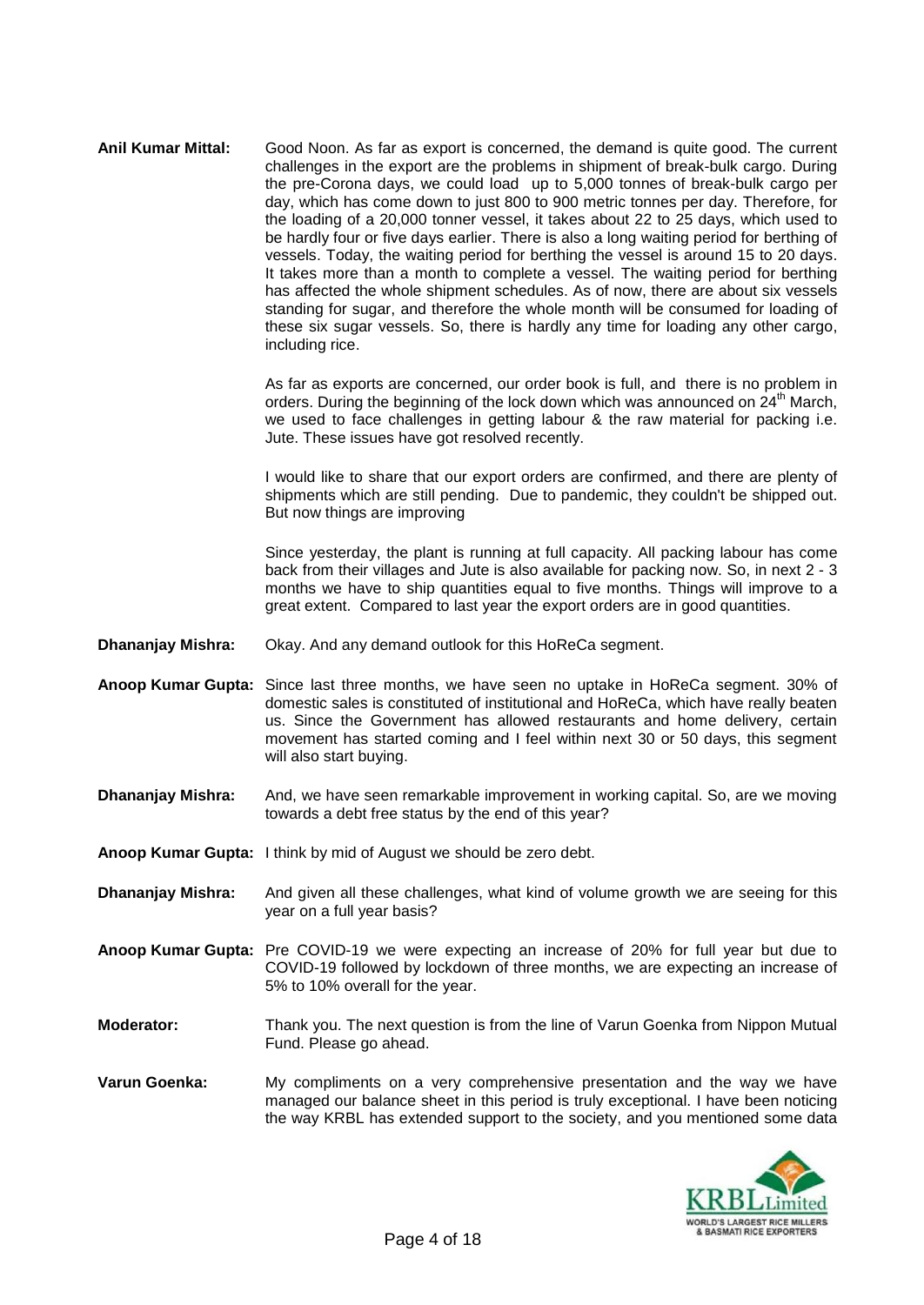in the presentation, it is really commendable. I don't have any questions regarding our numbers, I think we have been consistently delivering for last 15 years, just by the end of this year, we will be generating very, very large cash flows, even today we are generating in excess of Rs. 700 crore to Rs. 800 crore. So, have we put out any kind of capital allocation policy or where are we going to use this capital in terms of either new investments towards Non-Basmati that we were talking about in the last call? Or buybacks? Or dividends? Or any other plan? If you could help us understand that for the next two, three years.

**Anoop Kumar Gupta:** Varun, we are working on a debt free Company. For just last two months, we are debt free, we want to be debt free for at least six to seven months that's number one. Number two we will be investing more in inventory i.e. we will be investing in raw materials. We will also be investing in warehouse, packing plants etc. not just raw material investment of regional rice. In next two to three years, you will see a lot of investments in regional rice and inventory.

> When I say Rs.8,000 crore top-line, that means minimum requirement of Rs 3,500 to Rs.4,000 crore liquidity to invest in raw materials. We are looking for that type of investment, but let's see what happens.

- **Varun Goenka:** Could you just help us understand the non-Basmati or the premium segment, what is the demand opportunity size? I am sure it's very, very large, what is the return on capital generally, what is the ageing period or working capital cycle in that segment? Basmati of course has a longer period.
- **Anoop Kumar Gupta:** If you see, in non-Basmati generally aging cycle is about eight to nine months. When I say eight months that means you have to keep stocks for one and a half year to keep a cycle of eight months. And there certain regional rice categories like Sona Masoori, when aged has got a premium, and since we will be branding under India Gate brand, we will go in a niche market where the premium is there. When you talk of a premium, the market of Sona Masoori may be 10 million tonnes, but I am talking 40,000 to 50,000 tonnes only for the niche market. Like this there is a Govind Bhog in West Bengal where it is already a very niche product, it is sold above Rs. 100 a kg, but that also requires one-year ageing.
- **Varun Goenka:** How big is that demand opportunity? Govind Bhog, how big is that?
- **Anoop Kumar Gupta:** Only Kerala market is 5 lakhs tonne, demand is big. But we are looking not at a 5 lakh tonne market, we are looking at a premium market, maybe we are looking at 40,000 tonne to 50,000 tonne market.
- **Varun Goenka:** Yes. And any other key players in the segment?
- **Anoop Kumar Gupta:** There is no national player, there are regional players working on that, there is no national player.
- **Varun Goenka:** Right. The other thing that I am just trying to understand is, where are the investments in technology that we are doing? We are seeing a lot of agri technology, logistics technology related investments happening in the country, which can improve the efficiency, working capital cycle, asset turns, etc. So, are we doing anything on this side?
- **Anil Kumar Mittal:** All our units are automized. We have really worked very hard in last seven, eight years to ensure that all our units are fully computerized, and are in line with latest

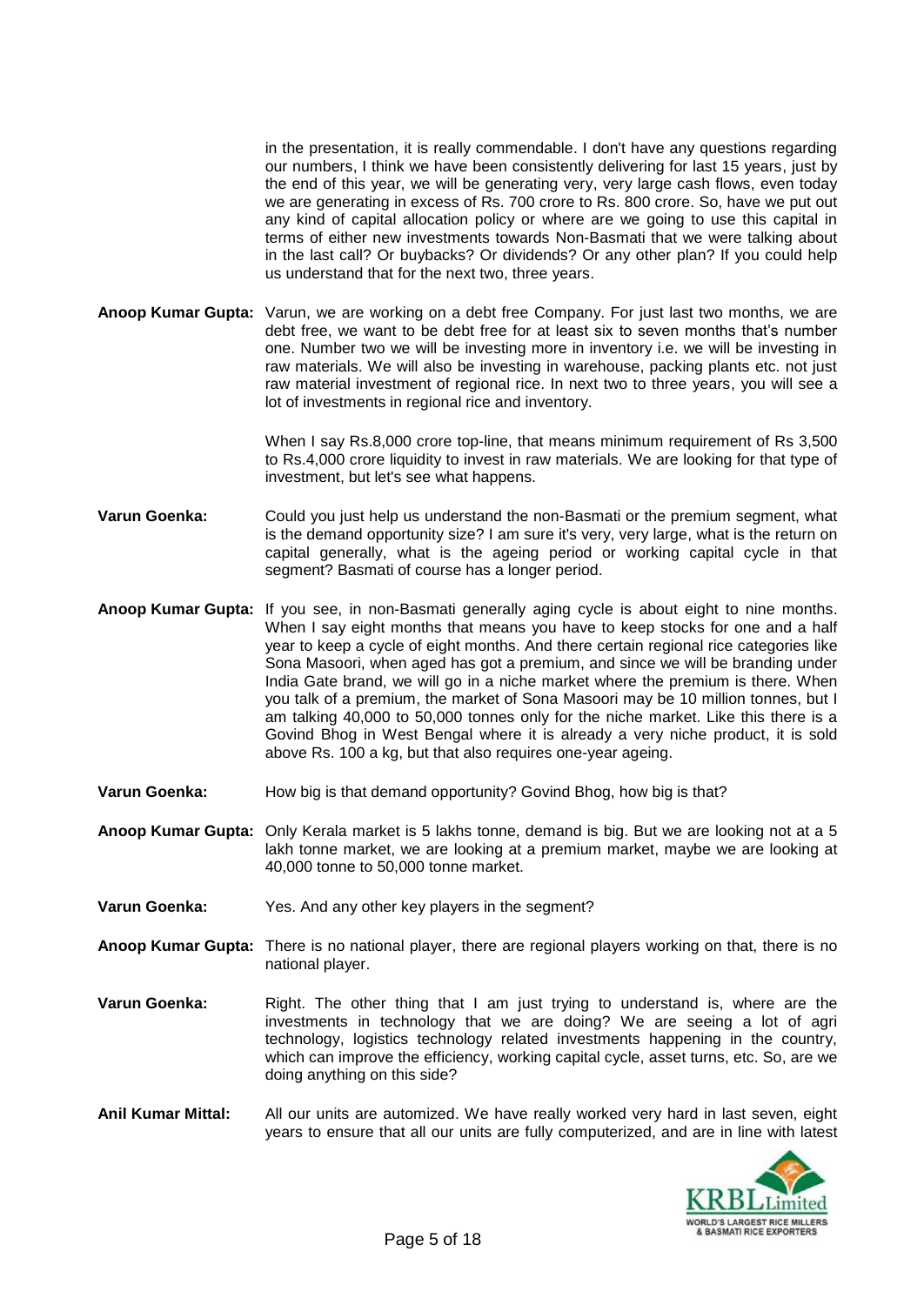technology. Now we have to work on the logistics side, because for the first time we realized this problem due to the pandemic. We have started working on how to automize logistics side as we see during our visits abroad where right from packaging, loading and upto shipment, everything is automized.

- **Varun Goenka:** So, actually I meant out of factory, I mean, in factory of course KRBL is par excellence to anywhere in the world. Yes, I meant out of factory which is distribution or marketing, branding, logistics, etc. So, any changes that we are doing, any learnings post this event or any major changes that we are thinking of?
- **Anoop Kumar Gupta:** Well, there are no changes as such, but nowadays what people are doing, instead of aging they are selling lot of steam rice. And they don't understand the difference between steamed rice and aged rice, you cannot compare steamed rice with aged rice. Aged rice maybe having interest or net carry forward charges, etc., but the quality difference between steam and aged rice is quite lot. So, we don't think we have any situation where an aged rice can be replaced with any new technological invention.
- **Varun Goenka:** Right. Just final two questions that I had before I come back in the queue. One, ecommerce, how is our traction on the e-commerce, either Amazon or anything else? How is our rating or our volume growth there? Because I found some data that we are still not leading there.
- **Anoop Kumar Gupta:** I will tell you, as far as Amazon is concerned, on grocery side Amazon is last. Today, number one is Big Basket, Grofers and few other apps, and we are number one there. Amazon, since the sales are very less we are not that much aggressive on Amazon, but now e-commerce has become a very, very important platform and we have started, because Amazon you have to spend money on their pallets and all, it is spending money, that's not a big thing.
- **Moderator:** Thank you. Next question is from the line of Sarvesh Gupta from Maximal Capital. Please go ahead.
- **Sarvesh Gupta:** First question is that, if I see your volume growth in exports in the last four quarters, there has been a lot of fluctuation. So Q1 was 150% up, then Q2 was 50% down, then Q3 was 150% up, the Q4 again 24% down. So first of all, what is contributing to this high fluctuation in the export volumes? And related to that, in Q4 I think we are 24% down and what you are alluding this to, we have not been able to ship out a lot of our products which will get a spillover effect in Q1? So, what can be the spillover effect in Q1 for the exports?
- **Anil Kumar Mittal:** Let me explain, as far as spillover is concerned, due to the pandemic the breakbulk shipments have come to a standstill. Instead of loading a vessel in five days, now it takes 25 to 30 days, which is not at all within the parity of our costing. It is a very big concern for us. We are in constant touch with the shipping ministry and also the Chairman of both Mundra Port Trust as well Kandla Port Trust, and we are quite hopeful that this issue will be resolved soon. As far as loading is concerned, it is directly connected to the labour. Till recently, the labour was just about 20% at Kandla Port as compared to what it used to be pre-COVID-19. Since last two to three days, labour has started coming back. We are quite sure that by first week of July or end of June the labour will be available in the ports and the normal loading function will start. As on date, We have got about more than 40,000 tonnes of cargo which is waiting for loading at Kandla port. If you want a vessel at Kandla today, it will take 30 days, and the freight will be 3 or 3 ½ times. We are waiting for

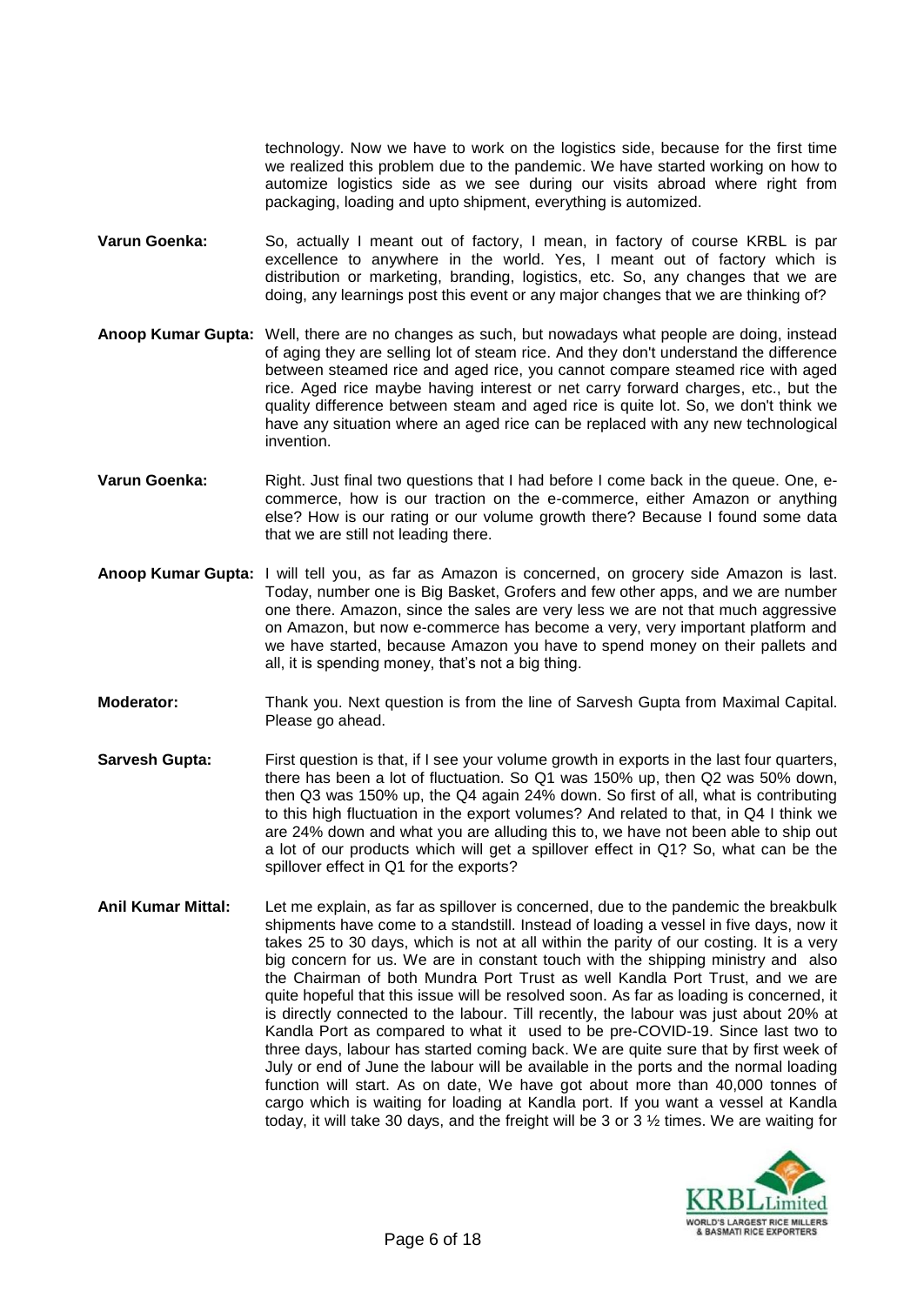the labour, and we are positive that by first week of July things will settle down and we will be able to load full cargo in one quarter only.

Sarvesh Gupta: But here if your vendors outside in Middle East, if they are having adequate inventory then there won't be any stock outs?

- **Anil Kumar Mittal:** I am holding 40,000 to 50,000 tonnes of stock for my best two or three customers. Let me explain you further to clear out your doubts. Countries such as Saudi Arabia, Iran, Iraq, etc. store the rice themselves for one year and the ageing is done at their end. They do not buy the aged rice. KRBL is the only company from India which is shipping them aged rice, that is India Gate and India Gate Classic. Otherwise, the importers in Saudi Arabia or Iran have a stock of nine months to one year to distribute to their customers. This is the first time where the demand has been increased by at least 20% to 30% but due to logistic problems those shipments could not be effected, especially to Iran and to Iraq because of nonavailability of vessels. I believe, by 30th June everything will be normalised, labour will come and things will come to its normal working.
- **Sarvesh Gupta:** So, there won't be any permanent demand destruction for us because they have adequate inventory, so we have to just ship more in this Q1 or Q2 instead of the Q4 which we lost?
- **Anil Kumar Mittal:** You have to understand it is replacement of stocks. They do not import the total quantity in two months. Whatever they are selling currently in the market is from the imports they made last year. When last year stocks are finished, they will start selling out of current year imports. It means up to October they will be selling the old stock, from October they will start selling the crop of 2019-2020.
- **Sarvesh Gupta:** Okay. But can you quantify what was the demand loss or what was the sales lost because of this problem in Q4? And what will be the impact in Q1 and Q2 because of this crunching?
- **Anoop Kumar Gupta:** I will tell you, there is no loss of quantities in export, but there is a loss of quantity due to HoReCa in domestic. And domestic, there may be loss of about 30% of domestic sales, which is a loss in April, May, and June I think in export there won't be any loss.
- **Sarvesh Gupta:** Okay. And in this projection that you are doing of around 10% volume growth, I am assuming exports will have a higher growth than 10% because of muted domestic HoReCa demand?

**Anoop Kumar Gupta:** Yes, correct.

**Sarvesh Gupta:** And given that our prices are much higher for exports, plus the fact that last crop was purchased at a lower price, so our paddy price is lower. So, because of this mix change, plus RM change, I think even if we assume 10% volume growth, your gross margin profit should significantly expand in the coming years?

**Anoop Kumar Gupta:** Yes, EBITDA should be better.

**Sarvesh Gupta:** Okay. And one more question on the energy business side, I think there were some thoughts about demerging it. But just one suggestion is that, given that the market conditions, once that share is separately listed, people may not give the

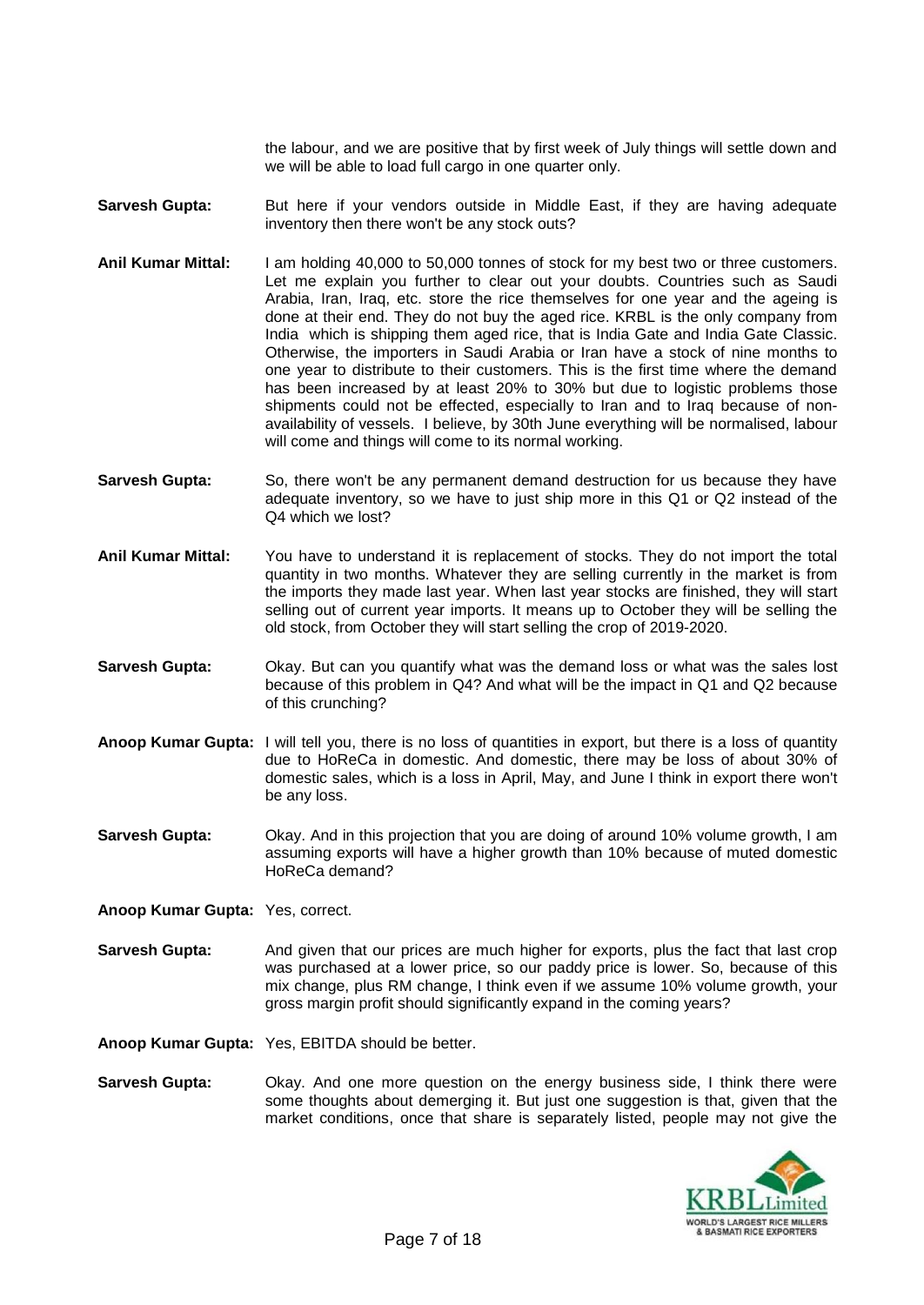adequate value. And given that the valuation of that business might have increased because of lower interest rates, so it might make sense for us to sell it off and use the cash for doing a lot of buyback and investing in this business which will be getting adequate value in the market.

- **Anoop Kumar Gupta:** In fact, you see, our PPAs are at very good rate, in Maharashtra we are selling at Rs. 5 plus, in Andhra we are selling at Rs. 4 plus, and with good PPAs which are for 25 years, out of which eight, nine years have passed, still 16 years are there. Our IRR is quite good, which should not fall, we are working on financials for demerging it in a separate listed entity. However due to COVID-19 it has been a bit slow, but now we are working on that.
- **Sarvesh Gupta:** Alright. And related to the previous question, I think since we are going to generate another Rs. 800 crore or Rs. 900 crore sort of cash this year, and CAPEX we have done only Rs. 20 crore this year, so even if we do more CAPEX that may be even Rs. 100 crore. But what is going to be the remaining use of that Rs. 700 crore, because this Rs. 400 core debt is anyways too less. And we get interest, or tax benefit on interest payment also, so may not be that safe to reduce the debt.
- **Anoop Kumar Gupta:** We will be investing in the inventory; we will be investing heavily on the inventory. Because it is only the inventory which makes the turnover. When I talk of turnover of Rs. 5,000 crore, then again Rs. 6,000 crore, then another Rs. 7,000 crore, naturally we have to invest more and more on inventory. And I don't want to be dependent on the banks, We want company to be a zero-debt company.
- **Moderator:** Thank you. The next question is from the line of Shailesh Kumar from Insight Edge. Please go ahead.
- **Shailesh Kumar:** Congrats to management for a very resilient performance, and also for proper disclosures. I have a few questions. First is, how is pricing now going on, in the first quarter, in both domestic and overseas markets? Our average realization basically, on Q-o-Q basis.
- **Anoop Kumar Gupta:** See, as far as pricing is concerned, it is difficult to mention the pricing because for different SKUs the pricing is different. But in general, today we are getting a realization of about Rs. 90 as far as exports is concerned. Realization more or less will be the same as for quarter four, there won't be any decrease. There might be some increase but there is no question of any decrease.
- **Shailesh Kumar:** Okay. And what percent is our branded sale during the full year of FY20?
- **Anoop Kumar Gupta:** Generally, our brand percentage is above 75% to 80%. Because you see, domestic is total 100% branded, and exports we do some 20% to 25% of private label. So, in all, about 10% to 15% comes as a private label, 85% is brand percentage.
- **Shailesh Kumar:** Okay. We have seen a very good improvement in the working capital, not only for KRBL, but also for peers, who have declared the numbers. How sustainable is this? Because we understand because of lockdown there was extraordinary situation and people were ready to pay anything to get this back, but how sustainable is that going forward?
- **Anoop Kumar Gupta:** For us, KRBL, you see if you talk of efficiencies of working capital from last seven years, in the end of second quarter I made my debt zero. It is not due to COVID-19 or anything now it has happened, from last seven years it has become near zero.

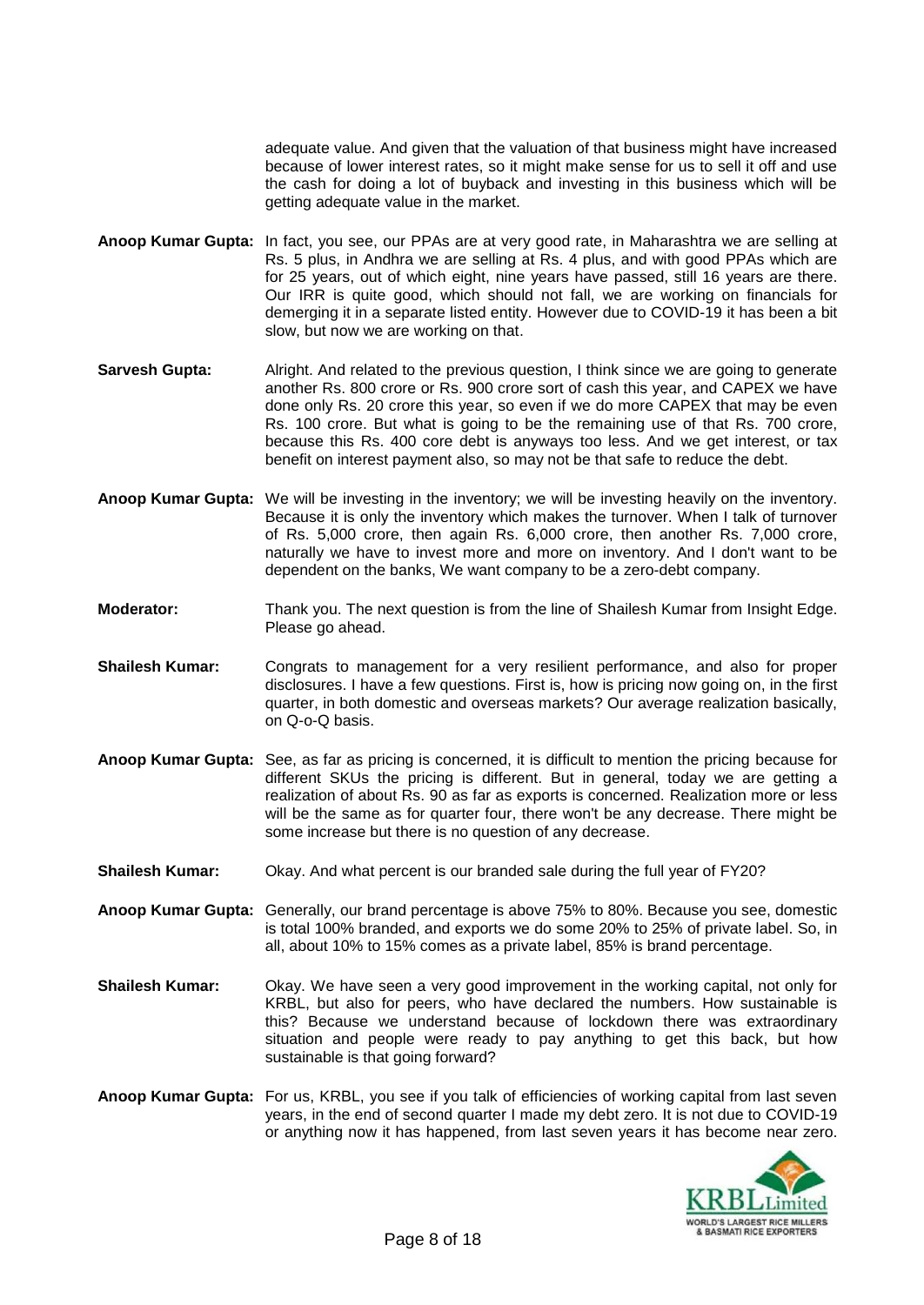And it is all due to internal accruals of the company which is making the debt lower and lower, day by day, and more and more inventory is what comes out of that income.

- **Shailesh Kumar:** Exactly, I mean, that was the question. Because normally we used to see that during Q2, your debt was minimum, but this time we are seeing this in Q4 itself. So again, what explains this?
- **Rakesh Mehrotra:** The cash generated over the last year and this year has been put into the inventory, and that is why the bank borrowings are less.
- **Shailesh Kumar:** Okay. And any update on potential buyback?
- **Rakesh Mehrotra:** That is a call to be taken by Board of Directors.
- **Anoop Kumar Gupta:** Buyback, will discuss it within the Board and see to it. We will look at it.
- **Moderator:** Thank you. Next question is from the line of Anshul Sehgal from Kotak PMS. Please go ahead.
- **Anshul Sehgal:** My question is, I noticed in your cash flows that your inventory number has actually, I mean, there has been a decrease in inventory. And so in cash terms there has been an inflow. In volume terms we have had an increase in our total inventory number. And if there is a decrease in value of inventory, that means that we probably procured at a lower price, because of which our volumes are higher and still we are having to pay less. Is that a correct assessment?
- **Rakesh Mehrotra:** Yes.
- **Anshul Sehgal:** Okay. And then what would be our average procurement price?
- **Rakesh Mehrotra:** Average procurement price of paddy?
- **Anshul Sehgal:** That's right. And we also hold some inventory of rice, so I am asking what would be the average procurement of both paddy and rice?
- **Anoop Kumar Gupta:** See, if you talk of the closing stock, then paddy is valued at Rs. 28,934 a tonne, and rice is Rs. 48,021 a tonne.
- **Anshul Sehgal:** And when we give the average realization of Rs. 90 for the export market, that is for the rice, of course.
- **Anoop Kumar Gupta:** That is for export of rice. If you talk of total rice, then average is Rs. 68.
- **Anshul Sehgal:** And then secondly, the receivables number has also improved markedly. What has been the reason for that, Anoopji?
- **Rakesh Mehrotra:** Can you repeat the question?
- **Anshul Sehgal:** Your receivables position has also improved quite significantly. What is the reason for it?

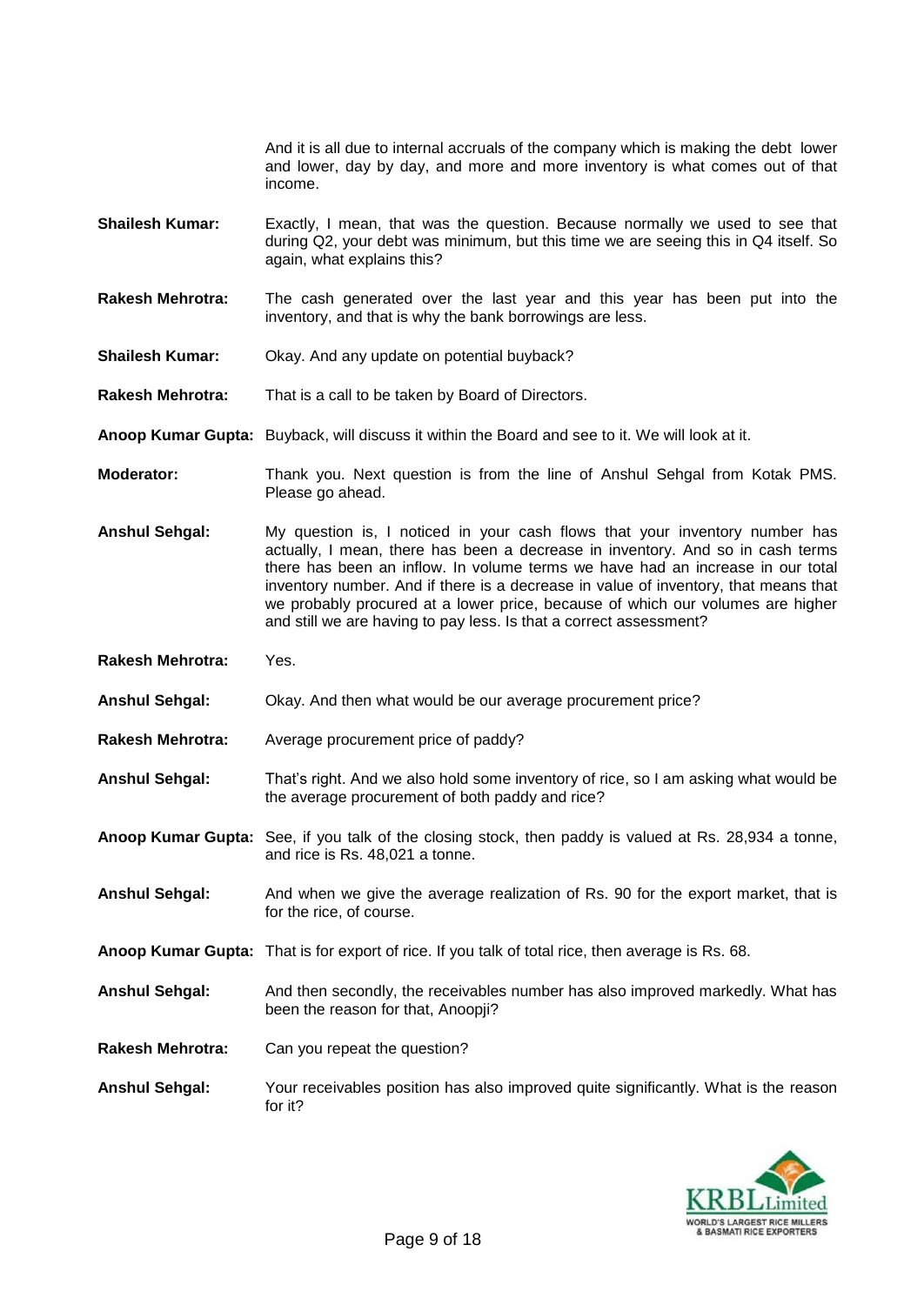- **Anil Kumar Mittal:** We had one account which got stuck up last year, which we tried to regulate this year, and we made sure that in future such things do not happen and that is one of the biggest reasons of this improvement in receivables position.
- **Anoop Kumar Gupta:** This was also due to Saudi Arabia shipments where we are doing 180 days against ECGC. There is no question of any risks, but 180 days payments are there.
- **Anshul Sehgal:** And thirdly, Anoopji, to your point for Rs. 8,000 crore of revenues you will need Rs. 4,000 crore of inventory, and you don't want to be holding any debt. If we look at your current inventory, we are at about Rs. 3,000 crore at book value of holding of inventory. Now, if we generate Rs. 1,000 crore of cash each year, then even by next year we can be holding Rs. 4,000 crore of inventory without any incremental debt.
- **Rakesh Mehrotra:** Cash generation this year was Rs. 630 crore.
- **Anshul Sehgal:** Your cash flow statement is showing Rs. 1,200 crore net cash.
- **Rakesh Mehrotra:** That is increase, decrease in inventory and everything. I am talking of cash profit.
- **Anshul Sehgal:** Correct. Okay. So even if it is Rs. 600 crore, the point being that it means that in two years we will be able to hold incrementally Rs. 1,000 plus crore of inventory without having any incremental debt. Is that a correct assessment?
- **Anoop Kumar Gupta:** Yes definitely.
- **Anshul Sehgal:** And so Rs. 8,000 crore of revenues, I mean, if demand is there, it can be achieved even in, two and two a half years from now.
- **Anoop Kumar Gupta:** Pretty difficult, if it will be achieved in two and a half years, three years, then we will see at that time where to deploy the money and what to do. Mr. Mittal would you like to add.
- **Anil Kumar Mittal:** Let me explain to you, reaching a top-line of Rs. 6,000 crore in rice is not difficult, but one should not be losing out of hand at the bottom-line. Luckily, in last 25 years there has not been any bad debt for KRBL, and when we bring this to the knowledge of anybody in the ministry or the trade, they are a bit surprised. Normally with such a heavy turnover, it is always certain to have bad debts. But luckily, we are the only commodity company who have not lost any money up till now, whether in exports or in domestic.

I will give you an example, we do business in Iran, and there are another 23 people who are doing business with Iran. Now it is very important to understand, making a turnover and showing a top-line is not difficult. We had offers from 2 - 3 importers in Iran to ship them 200,000 tonnes, valued @ Rs.1400 crores. We could have concluded those businesses. But you will be amazed to note that from October up to March, a total shipment worth US\$ 540,000 (around Rs.3200 crores) went from India to Iran to the private trade. Not a single payment has come till date. Whereas, KRBL's condition to work with Iranian importers is that either you give us the LC, letter of credit, or give us 25% advance before the contract is signed. So, what I mean to say is that it is not difficult in rice trade to achieve turnovers that you say in a year or two years or three years. That's number one.

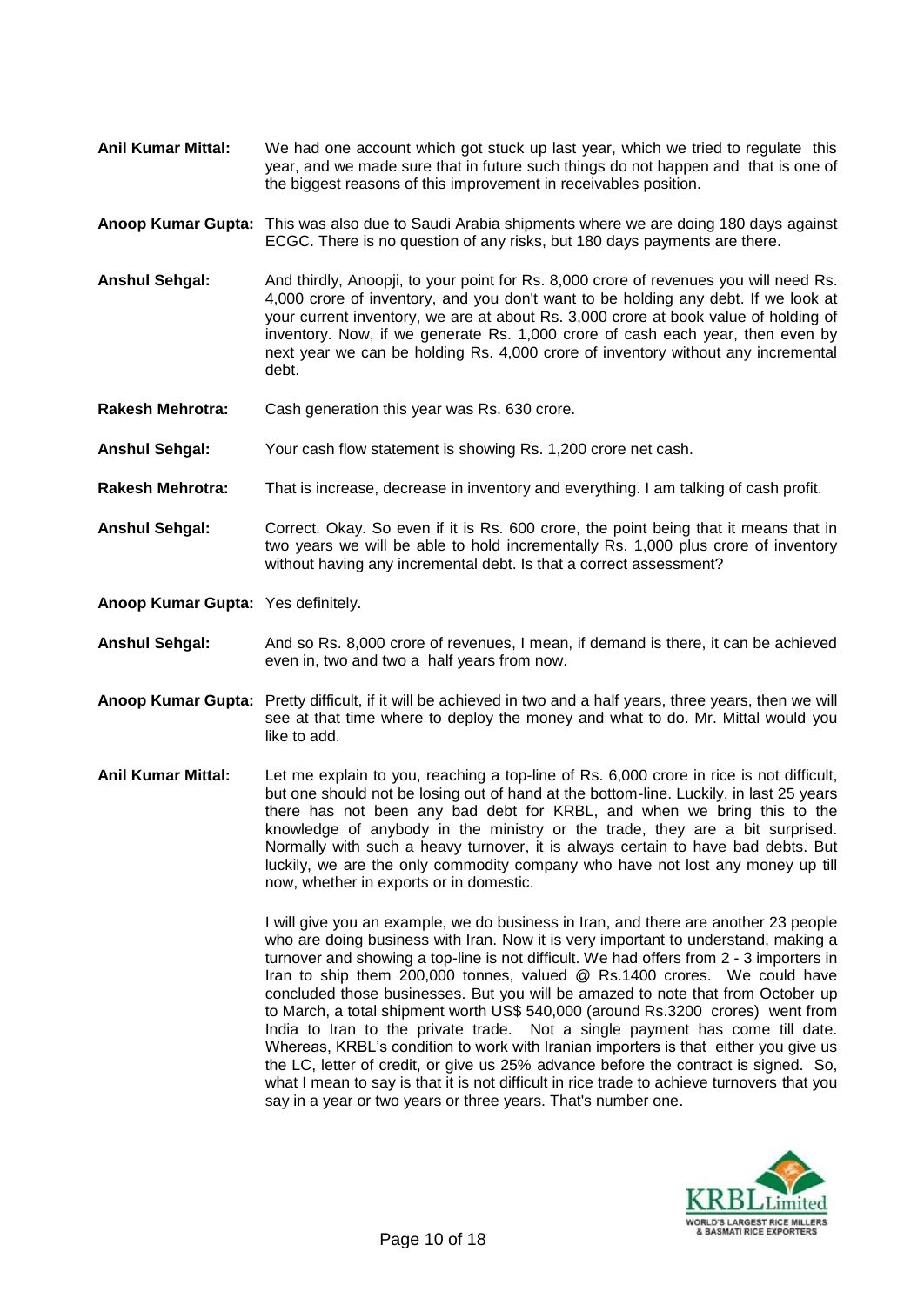Number two, the biggest thing is the profit margin. If you want reasonable profit margin which we show our EBITDA today compared to other peers, you will find there is a big difference. Today, anyone can sell another 70,000, 80,000 tonnes or 100,000 tonnes in Saudi Arabia under private label and get a top-line, but that profit margin will be 5%, 6%. Recently, I asked my CFO to bring out all the balance sheets of private limited and limited companies in rice industry, you know what are the profits they are showing? 2%, 3%, 1.5%. So, we at KRBL have to look at two things, safety of the money and the profit margin. Therefore, the top-line is not very difficult in our business.

- **Anshul Sehgal:** Sure. And finally, my question, Anoopji, you mentioned that this year our target is to grow 10% in volume terms. What does that translate into value terms? Can we be at about 15% in value terms?
- **Anoop Kumar Gupta:** We are targeting at around Rs. 5,000 crore. Since COVID-19 has taken place in India, there is no problem in export sale, but India there is a problem. In India, as far as consumer packs are concerned, they are going very well, even during April, May there is no decline in my consumer pack sales, the decline is of 25 kg which is also a 30%, 35% segment of my domestic sales. So, I am looking at a Rs. 5,000 crore revenue this year. This is just a forward-looking statement, but I am looking at Rs. 5,000 crore revenue.
- **Anshul Sehgal:** This 25 kg pack, it would mostly be HoReCa, right?
- **Anoop Kumar Gupta:** It is mostly HoReCa, yes.
- **Moderator:** Thank you. The next question is from the line of Hetal Sanghvi from Savan Capital. Please go ahead.
- **Hetal Sanghvi:** I had a few questions. Firstly, our competitors have got good traction in USA, and so how was our performance during the quarter? Have we lost any market share to the competitor?

**Anil Kumar Mittal:** That's altogether a different story, they got an opportunity about 15 years back to buy a brand which was already well established in America, and was having a market share of 20,000 – 25,000 tonnes, From 25,000 tonnes, today in 15 to 18 years they have jumped to about 70,000 or 75,000 tonnes. No doubt it is an excellent achievement by our peers, and everybody knows about it. But, I will tell you again, the margin of profit is the most important part. What happens is that a major portion of their sales, say about 40,000 – 50,000 tonnes, goes to clubbed stores such as Costco, Wallmart, Sam's Club, etc. And the margin of profit in these businesses is not that high as what we are still getting in America. Though my share in America comparatively is very low, maybe 12% or 13% of my peers, our margin of profits are still very high. We are the only company selling our India Gate Classic over there at \$2,200 per tonne. So, we have to look at those parameters also.

- **Hetal Sanghvi:** Okay, thank you. Also, one more thing, one of the trading houses, Phoenix Global has recently gone bankrupt. So, would KRBL be a beneficiary in any case in this situation?
- **Anil Kumar Mittal:** No, they are into non-Basmati rice, they were totally commodity traders and they used to speculate a lot. They were not into branding, and their main market was East Africa, West Africa, we do not do that business at all.

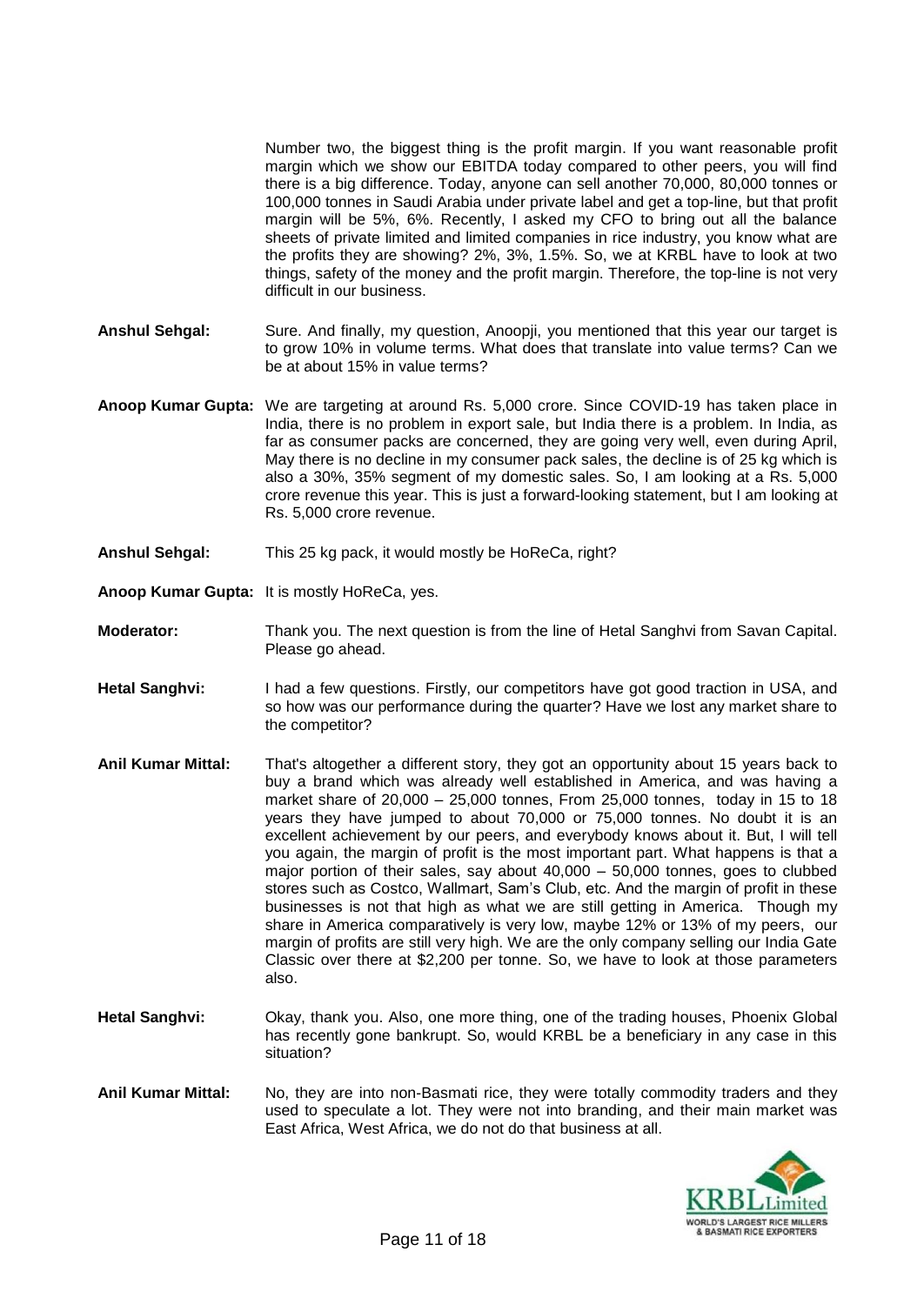- **Hetal Sanghvi:** Okay. So, what was the worth of the export order which was affected due to lockdown in March, and which has been covered up in April?
- **Anil Kumar Mittal:** I think so I have got now today about 60,000 tonnes lined for exports, that is the only delay which has primarily taken place which is valued today at around Rs. 470- 480 crore.
- **Hetal Sanghvi:** Okay. So, has this been covered up or is it lying at the ports?
- **Anil Kumar Mittal:** No, now the things have started to clear up at the ports. I think we might ship either by end of June or by 15th of July at least this 50,000 tonnes will be shipped out.
- **Hetal Sanghvi:** Okay. Also what is the status of the inventory at ports in Iran? So, in the last call you had mentioned that all the volumes from Iran could go up from 300 million tonnes to 500 million tonnes. So, are we are still expecting that?
- **Anil Kumar Mittal:** 300 million tonnes? The total import of Iran last year was 1.28 million tonnes, prior to that, for the year ending 2019 it was 1.4 million tonne. So, the total importation of Iran is around 1.2 million to 1.4 million tonnes. Out of which no payment has been received by the exporters from Iran shipment made from October to March 2020. Other than those, payments have come which were against letter of credit.
- **Hetal Sanghvi:** You had guided that we would have a greater opportunity because it would be so expensive for the private players to import in Iran, and that could be a good opportunity for the KRBL. So, do you have comment on that?
- **Anil Kumar Mittal:** As far as Iran is concerned, the businessmen in Iran are not straightforward. So, we are always reluctant to do business with Iran, we do only that business which is transparent and is backed by letter of credit or controlled by the Government where there is no risk. We are doing business for last seven, eight years with Iran. First of all, it is not a transparent business. Payments are always a problem. That is why today an amount of Rs. 3,500 crore is pending for last five, six months which is not a small amount or a small number. So, we want to discourage Iran, and we do only business, which is clear, and transparent.
- Hetal Sanghvi: So, will these kind of volumes be covered up from the business, the extra demand coming in from Saudi Arabia and UAE?
- **Anil Kumar Mittal:** There is an extra demand, and we are shipping those quantities, you are right. But those quantities, for example, Saudi Arabia used to import about 850,000 to 900,000 tonnes, this year their figure has reached to 1.1 million or 1.15 million tonnes. So, there is an extra quantity being shipped to Saudi Arabia of around 200,000 tonnes. As far as Dubai is concerned, whatever extra quantities are going are not entirely consumed within Dubai, but a lot of quantities are being transhipped to third countries from there. .
- **Hetal Sanghvi:** Just one follow-up. What was the peak of sales that we had from Middle East earlier in 2015, 2016?
- **Anil Kumar Mittal:** Ma'am, you put an email to Mr. Rakesh Mehrotra, I think he will give you all the data. Those numbers I do not know, that we can let you know, you put a mail to Mr. Rakesh Mehrotra.

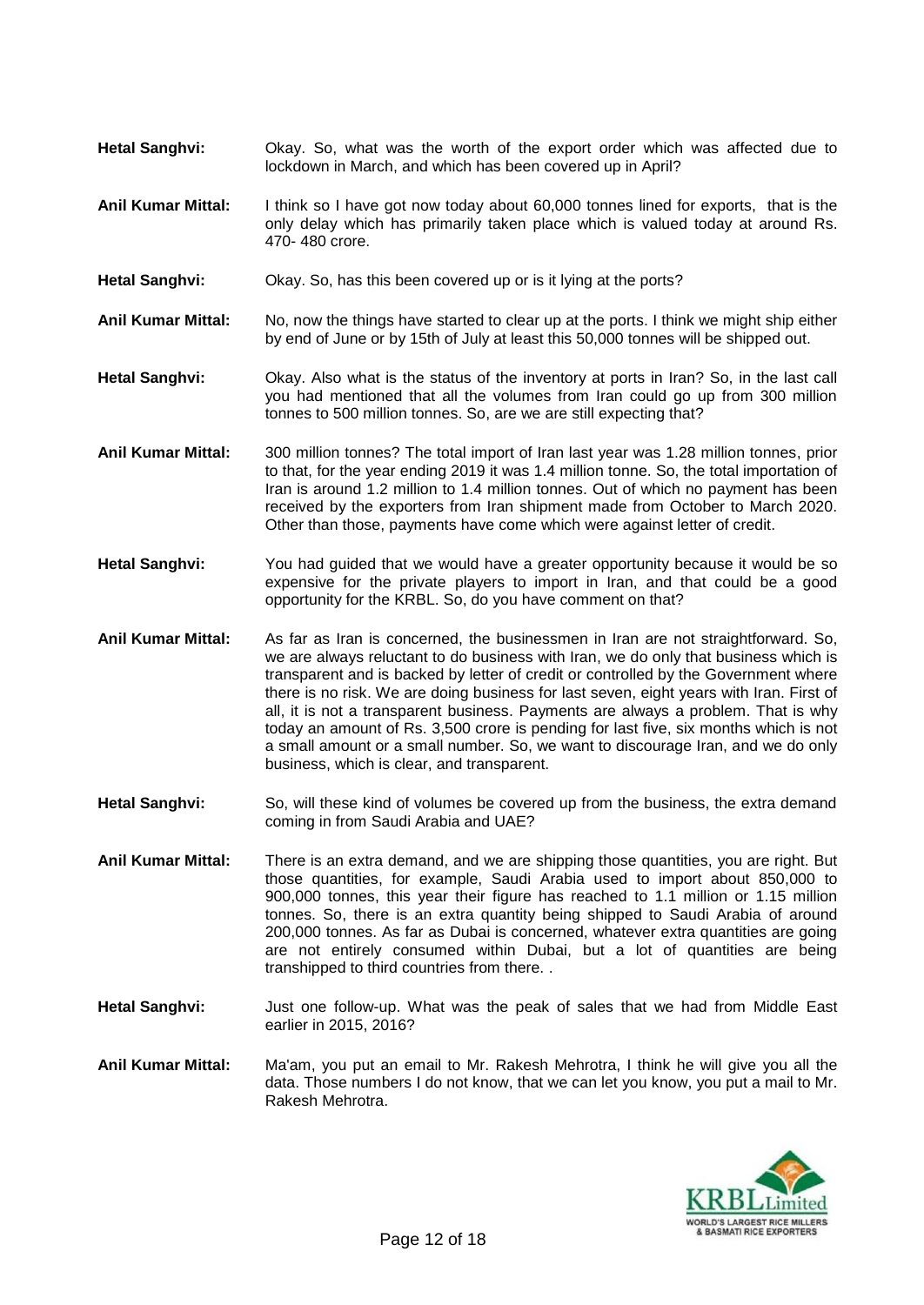- **Moderator:** Thank you. The next question is from the line of Ayush Agarwal from NACL Value Investment Fund. Please go ahead.
- **Ayush Agarwal:** I just had one question, I wanted to know our level of inventory, the paddy inventory and rice inventory, both in value and volume front.
- **Rakesh Mehrotra:** We are carrying 427,000 metric tonne of paddy. And carrying 314,000 metric tonnes of rice.
- **Ayush Agarwal:** And what would be in value terms?
- **Rakesh Mehrotra:** Rice is valued at Rs. 1,512 crore, at average price of Rs. 48,000. And paddy valued at Rs. 1,235 crore, average price of Rs. 28,000.
- **Moderator:** Thank you. The next question is from the line of Jayant Mamania from Care Portfolio Managers. Please go ahead.

Jayant Mamania: In the presentation, you have given a slide for paddy price during last seven years, 2014 to 2020. So, in 2014 they were Rs. 34,000 per tonne and now Rs. 29,000 per tonne. So, do farmers make money? Or is there any increase in acreage?

- **Anoop Kumar Gupta:** You are telling the reason why it has come down from Rs. 34,000 to Rs. 29,000?
- **Jayant Mamania:** Yes, in spite of rising demand.
- **Anoop Kumar Gupta:** There was definitely increase in acreage and demand was also not that great. Punjab and Haryana have surplus paddy, and especially MP, Kota, Bundi, Rajasthan has also some, I think there is an increase of about 6% to 7% more paddy this year.
- **Jayant Mamania:** If there is an increase in paddy price, will it be possible for us to…
- **Anoop Kumar Gupta:** Increase in paddy acreage area, not the price.
- **Jayant Mamania:** Yes. Suppose actually the cost of the labour since last seven years might have gone up by 50%, but paddy prices have remained the same. If the cost of paddy goes up, do we have a pricing power or will it impact demand?

**Anoop Kumar Gupta:** Definitely, see Basmati is a niche item grown only in India and Pakistan, of which 80% to 85% of all world export is done by India only. So, if the price of paddy increases, definitely we will be able to take the price from the customer, there is no second opinion about it.

- **Jayant Mamania:** Okay. In the U.S. market, our competitor, Royale brand has 45% market, what about other 55% market share, what is our share in that?
- **Anil Kumar Mittal** Our share in the U.S. is today around 10%.
- **Jayant Mamania:** Are we promoting India Gate there?

**Anoop Kumar Gupta:** Yes.

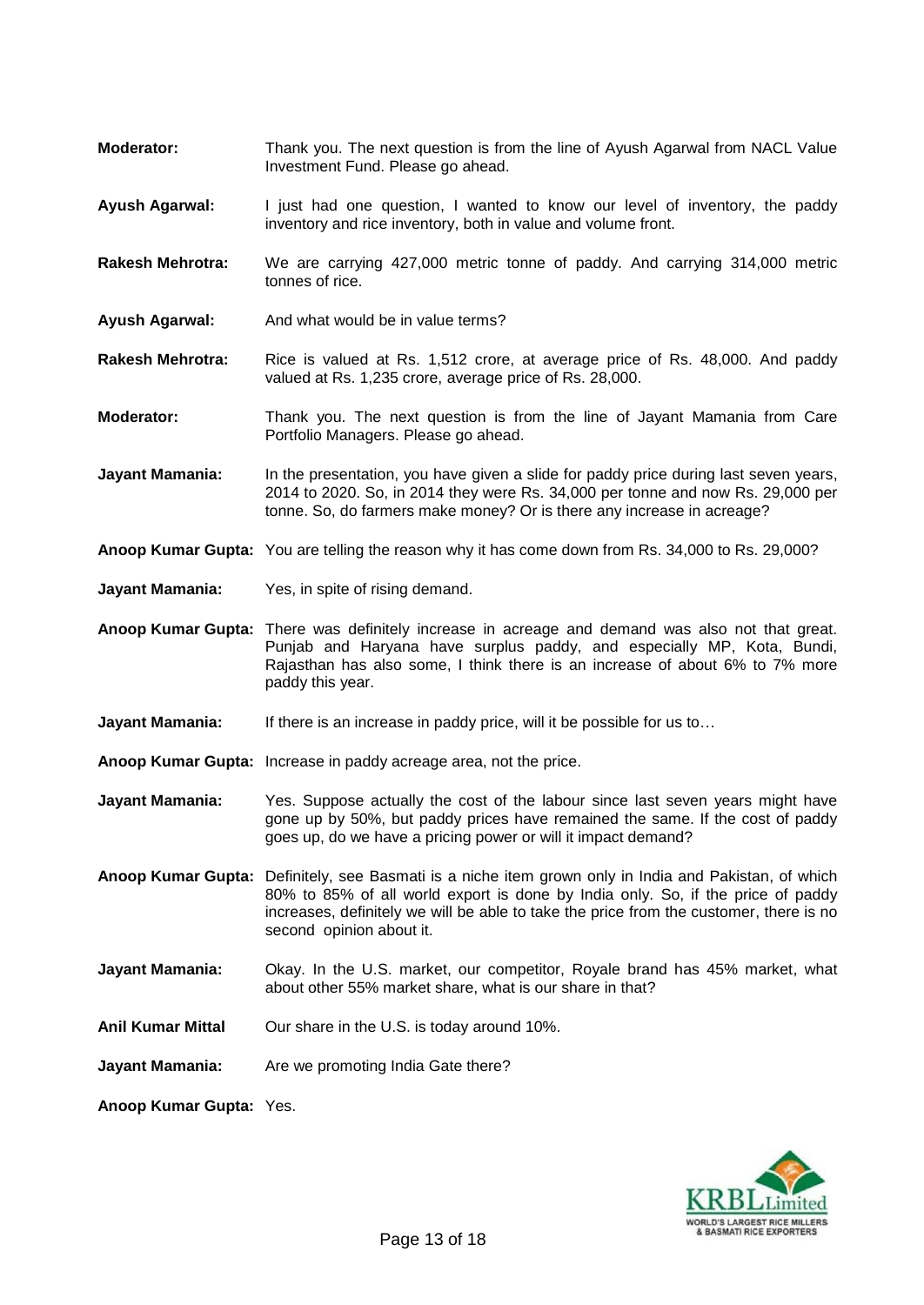**Anil Kumar Mittal:** Only India Gate, we don't ship anything other than our own brand.

**Jayant Mamania:** In case of exports, we export to around 280 countries. What is our export sales in our own brand, which is repeat sales? Because export figures fluctuate.

- **Anil Kumar Mittal:** Apart from Iraq and Iran, there is no other country where we are exporting in private label, To all the countries we are shipping under our own label. And there is another area where we do brown rice, which is Europe. But Europeans are doing a lot of their own branding. All the break-bulk shipments to their plants are of brown rice. Thus, there are three places where shipments are done in private label, one is Europe, other is Iran and the third is Iraq. Everywhere else, it is our branded products.
- **Jayant Mamania:** Anything about organic rice?
- **Anil Kumar Mittal:** Let me tell you, I do not know whether this should be spoken in public domain. We have been working very hard for last four to five years. I will give you an example. This year we had the largest contract farming programme as far as Basmati rice is concerned. We have today about more than 100,000 hectares of land under contract farming. We thought this year we will have at least 40,000 to 50,000 tonnes of pesticide free rice, which is EU compliant for the EU countries. We have orders worth 40000 to 50000 tonnes for people who wanted EU compliant rice. But when we started getting the rice from the farmers, we hardly got 10% to 20%, it was only 9,800 tonnes of rice which was EU compliant. I do not know how people are managing, what they are doing, how they are getting organic products, whether it is a genuine organic, and all. But these things are to be discussed within the business. This is nothing to be discussed in the public domain.
- **Moderator:** Thank you. The next question is from the line of Mannan Patel from Equirus PMS. Please go ahead.
- **Mannan Patel:** Congratulations for great performance. My first question is regarding the procurement changes that we might see given the changes in the policy at the central Government level. So, do you see any significant changes and improvement in our procurement?
- **Anil Kumar Mittal:** There has been an ordinance passed by the Central Government whereby they have totally changed the APMC act and now mandi fees and all those others which were related to market fees has been abolished. So, from the new current season, that is from first of October, we will have all the crop, all the product without mandi fees. So that's a big bonanza which Government has given to the agriculture, I should say. Not alone to the rice but total agriculture.
- **Mannan Patel:** So, would it help increase our margins as well as like margins for the farmers themselves?
- **Anoop Kumar Gupta:** You see, definitely it will add around Rs. 20 crore to Rs. 25 crore to our bottom-line.
- **Mannan Patel:** Understood. My second question is relating to our shareholding. So, I see ED has additional 1.8% of the shares, so totaling to around 4.56% of the holding in company, so 1.8% was added in March quarter. So, while we have won the case, like Balsharaf has won the case, why is it they are still holding on to these shares and even adding more? Can you throw some light on that?

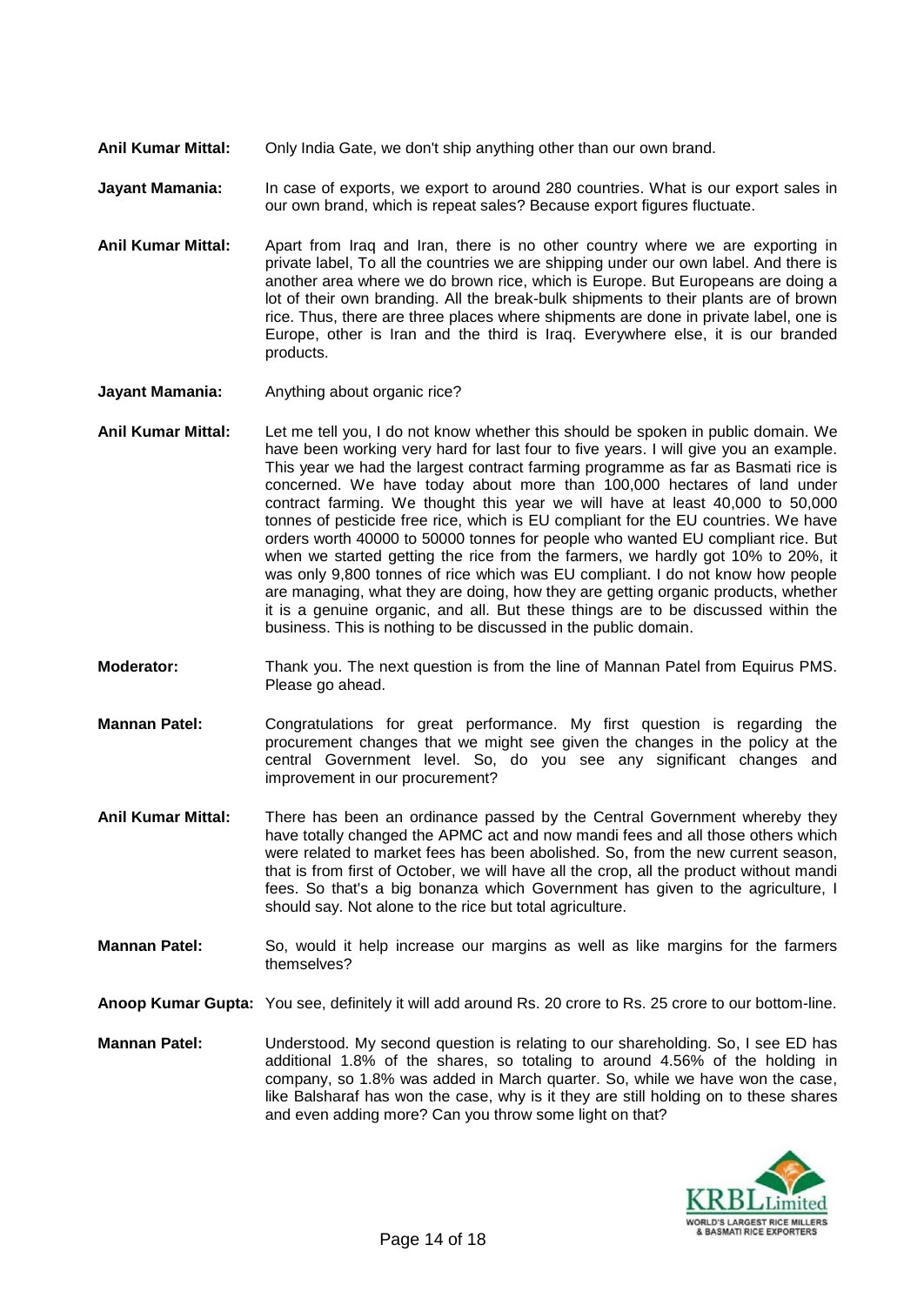- **Anoop Kumar Gupta:** According to their lawyer, they are doing some illegal things. And they have already filed in High Court. I will tell you, frankly, Balsharaf is fighting the case. As far as company is concerned, we have nothing to do with it. But as far as now one of my buyer Balsharaf is filing, so I have got a knowledge of that.
- **Mannan Patel:** Understood. But 4.5% share with the ED is a big overhang on the stock price itself. So, it would be great if you could…
- **Anoop Kumar Gupta:** Definitely, I will tell you, it's a question of time, it will come back to Balsharaf, maybe six months, one year, I don't know the timeline. But the case has been gone even up to the Supreme Court of India. I think Balsharaf will get back
- **Mannan Patel:** And, my last question regarding shareholding. So, we were purchasing shares from the market till like the March second week, but after that we didn't see any purchases from your side till 31st, even when the share prices fell below 100. So, is there any particular reason for that? Or you might continue the purchase program after the results now?
- **Anoop Kumar Gupta:** No, at that time actually due to COVID-19 we were thinking of buying, but due to COVID-19 we couldn't, there were some practical problems on transferring monies and all. But now it was just to create some confidence in the investor that promoters are always there, otherwise you see, today the liquidity in the market is just 20%, there is not much liquidity.
- **Moderator:** Thank you. Next question is from the line of Anish Jobalia from Banyan Capital. Please go ahead.
- **Anish Jobalia:** My question is on Q4 EBITDA margin, we have achieved 21% margins, and our realizations have remained constant. So, can you please assume that the margins have come because now you have started recognizing lower paddy prices in the P&L?
- **Anoop Kumar Gupta:** No, whenever the margins are there, when we say we have got around 15% to 20% private label business, in this quarter there was no private label business, 100% was our own brand business. The margin on definitely our own brand is much higher than the private label business. So that mixture of the sale was critically 100% branded.
- **Anish Jobalia:** Okay. So, this year our procurement of the paddy has been lower than the last year, so the benefits of this is yet to come in our margins going forward, right?
- **Anoop Kumar Gupta:** That will come from quarter three.
- **Anish Jobalia:** Okay. And one related question is, are we still buying paddy at prices lower than FY20? And what is your expectation of the procurement price for this year? So, the question that I am trying to understand is like, whether this margin benefits can continue beyond FY21 also, like in FY21 and FY22?
- **Anoop Kumar Gupta:** See, this paddy what we are holding today, we are going to sell it for next two years. So, it's always a product mix. When in November new paddy comes, we will be selling new rice also. It is always a product mix and we don't know what is going to be the price in the new Kharif year. It depends what the price is in the new Kharif year. It's difficult to say one year ahead what is going to happen.

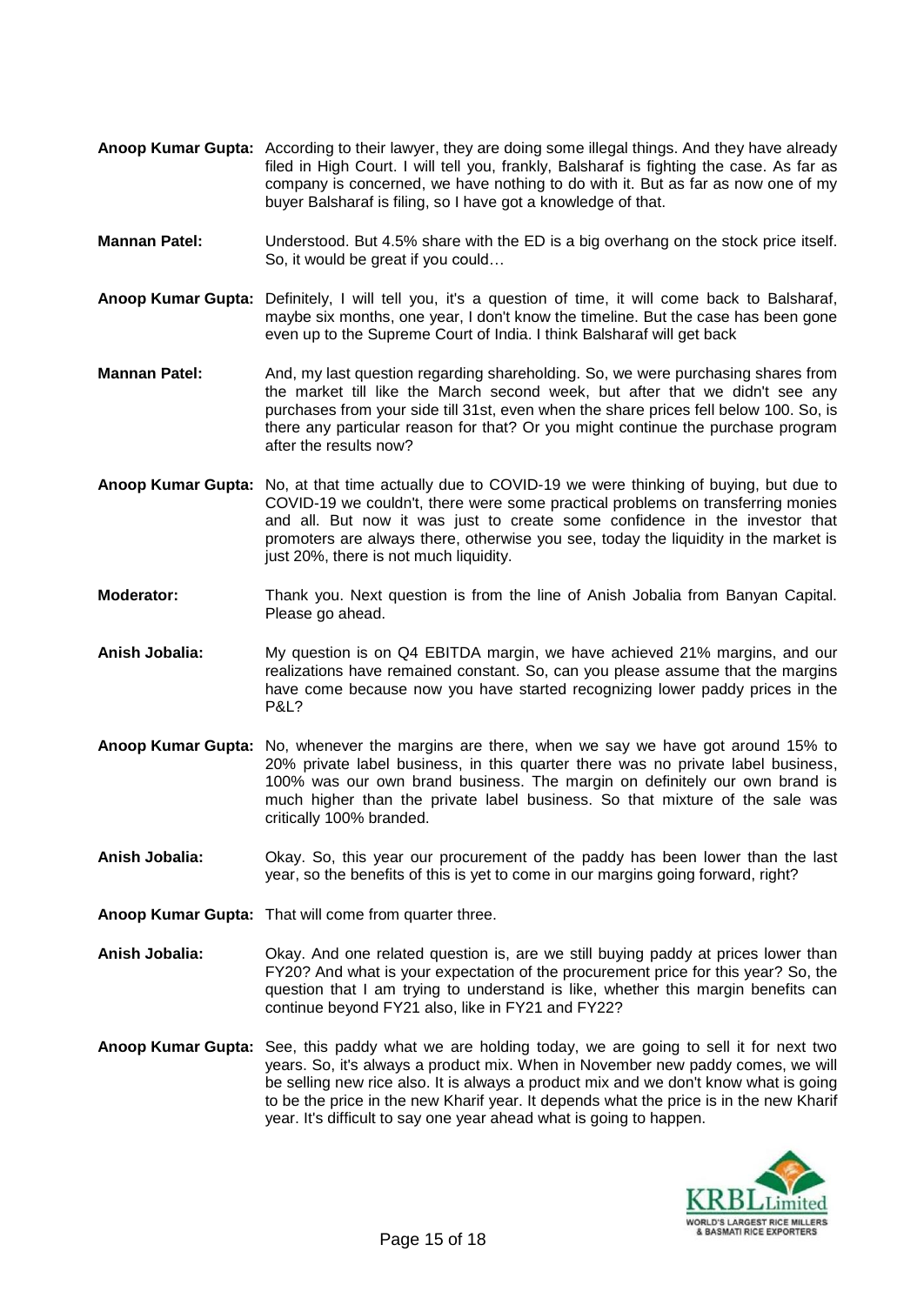- **Anish Jobalia:** Okay. And second question is, we have won the tax dispute with the I-T, so I think we are expected to receive some cash here on behalf of that. So how much cash is expected? And when is it expected to come, like as far as most of the accounts, we have some Rs. 419 crore of deposits with I-T. So, is that the right number?
- **Anoop Kumar Gupta:** No, we have applied for refund of Rs. 100 crore, and it is expected any moment.
- **Moderator:** Thank you. The next question is from the line of Rohit Potty from Marshmallow Capital. Please go ahead.
- **Rohit Potty:** Thanks for sharing such a detailed presentation this time, it was one of the best presentations I have seen. My first question is sort of a follow-up on the shareholding pattern the previous participant asked. So, I believe, in a few interviews this year and towards the end of previous year, the management had indicated an intention to increase the shareholding to 62% to 63%. Am I right in understanding that you plan to continue it or do you intend to take a pause on it for some time for a few months at least?
- **Anoop Kumar Gupta:** You see, as the promoters we have a limitation to buy, only the dividend is the income. We had certain surplus; we have invested that. We have also bought 20 to 25 lakh shares as there are certain limitations for promoters for buyback.
- **Rohit Potty:** Understood. And the second question is, I mean, another way for promoters and long-term shareholders to increase the shareholding is, if the company uses the cash for buyback, and from what I see, I mean, not just the data that you have shown in the presentation, but if I see the last 10, 15 years, this is the lowest borrowing that we have had at the end of the year, which just goes to show the strength of margins and cash generation ability of the company. So why not spend, let's say, Rs. 100 crore, Rs. 200 crore of cash in buyback, which would increase the shareholding of promoters and long-term shareholders, which would benefit everybody in that sense?
- **Anoop Kumar Gupta:** Okay. Well, this is a nice idea, we will just take up in the Board and we will put a investors call on this.
- **Rohit Potty:** Sure. And the last question I have from my end is, on average, your borrowing cost is extremely low and you are getting working capital finance from the top tier financial institutions in the country. So, in the past we used to benefit from this by leveraging the balance sheet a little bit and generating very high returns on equity. So, this particular idea that the management has to fund a lot of the inventory purchases through internal accruals alone, is it a temporary strategy till this whole uncertainty around COVID and IL&FS related bank uncertainty finishes? Or going forward, as a long-term strategy, you intend to fund as much of working capital purchases through your funds and you plan to rely less?
- **Anoop Kumar Gupta:** The strategy is for at least two, two and a half years. After that we will think of that. Definitely, if we borrow at 4% or 5%, there is no sense in investing your money, we will look at it. But for next two years, we are looking at investing surplus in the inventory.
- **Rohit Potty:** Understood. And last one suggestion, I want to reiterate a suggestion made by a participant previously. I mean, one, the promoter could think of probably other options in the power business instead of delisting it, and using the cash to do a buy

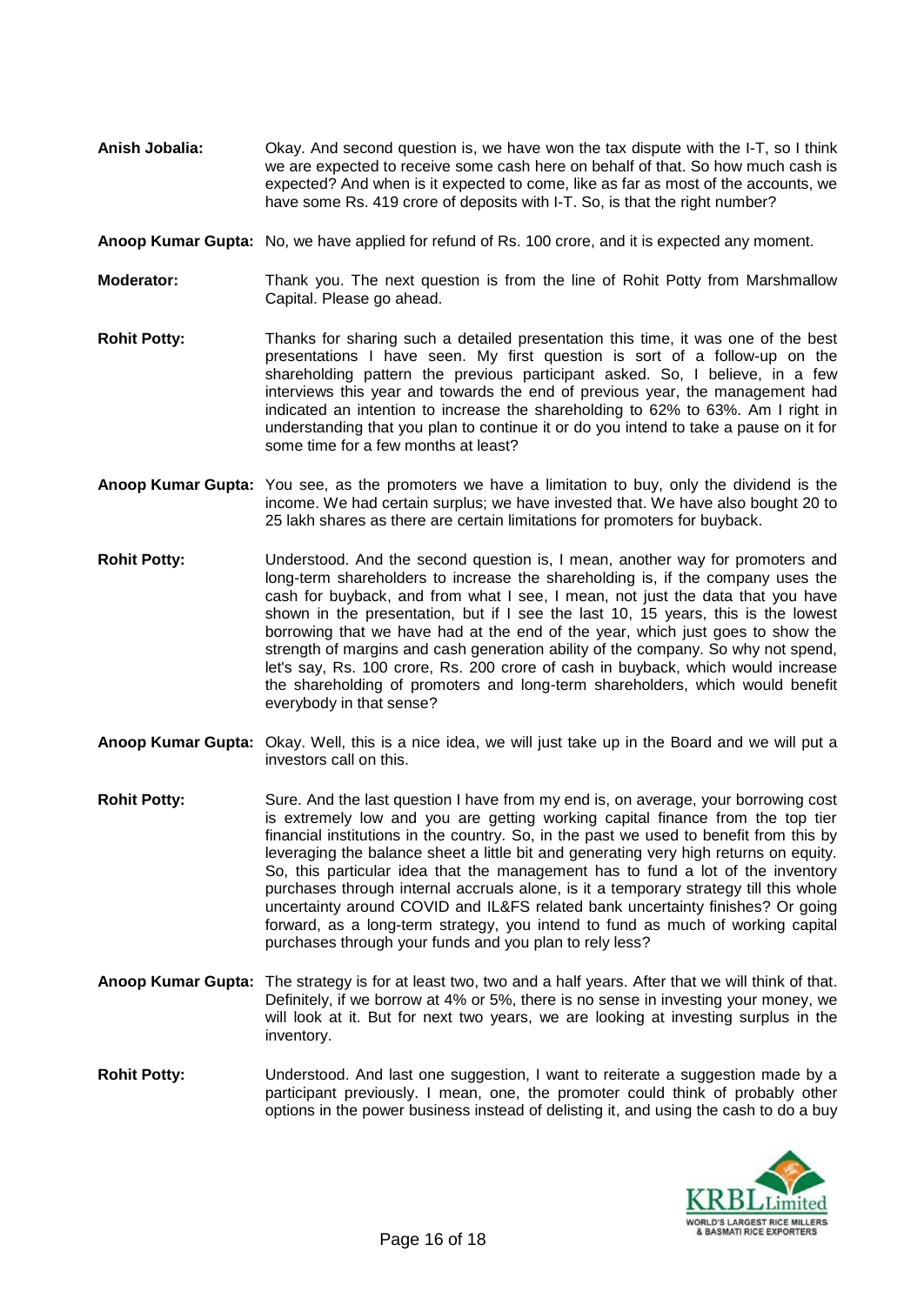back as well. I mean, that is an option which could be considered. But if you think the delisting makes no sense.

- **Anoop Kumar Gupta:** Yes. And that' for buybacks you don't need to sell power business, company has sufficient funds.
- Rohit Potty: I understand. But the reason I am suggesting that was, I mean, if in the future you think that you don't want to take debt and do buybacks, because if you do buy back you have to take

**Anoop Kumar Gupta:** It is already under process and we are looking at it.

- **Moderator:** Thank you. The next question is from the line of Vikas Rajpal from Reliance Wealth Management. Please go ahead.
- **Vikas Rajpal:** I had just one question on the Iran off-take. So, in your previous concalls you had mentioned that between July to September usually Iran imposes a ban on import of Basmati rice to protect their own crops. So, this year, since it is Q4 and Q1 the exports have been affected, so do you think that Iran would continue to impose that ban again in July to September? Or will they be continuing to store up their Basmati stocks?
- **Anil Kumar Mittal:** According to my information and knowledge, there will be no ban this year, it will be the first year which Iran is not going to impose any ban on rice imports.
- **Vikas Rajpal:** Okay. And, if you could give us a ballpark figure in terms of percentage, what would have been the overall impact on the revenue due to the lockdown in Q4?
- **Anoop Kumar Gupta:** In Q4, hardly I think about Rs. 150 crore would be the impact.
- **Vikas Rajpal:** Okay. And this is majorly due to exports, right?
- **Anoop Kumar Gupta:** No, majorly due to exports and domestic, both.
- **Moderator:** Thank you. The next question is from the line of Manish Bhandari from Vallum Capital. Please go ahead.
- **Manish Bhandari:** I have one question, nested with observation. You mentioned that you are looking at power division as a separate listed entity. I would have a very strong reservation that is not going to be a value creating exercise, because piecemeal distribution of a business which you have nurtured so long may not fetch up the right value to the shareholder, so I would be very glad if you can consider this, if you want to. If you want to hive it off to bring in an equity partner, since it's a lucrative business, and there will be enough people who will be a buyer and we can release some cash, versus to list it as a separate entity in the business. So, I thought maybe I should voice this as a long-term shareholder.

**Anoop Kumar Gupta:** Okay. Let financial be presented and then we will discuss. We have taken a note.

**Moderator:** Thank you. Ladies and gentlemen, that was the last question for today. I now hand the conference over to the management for their closing comments. Thank you, and over to you.